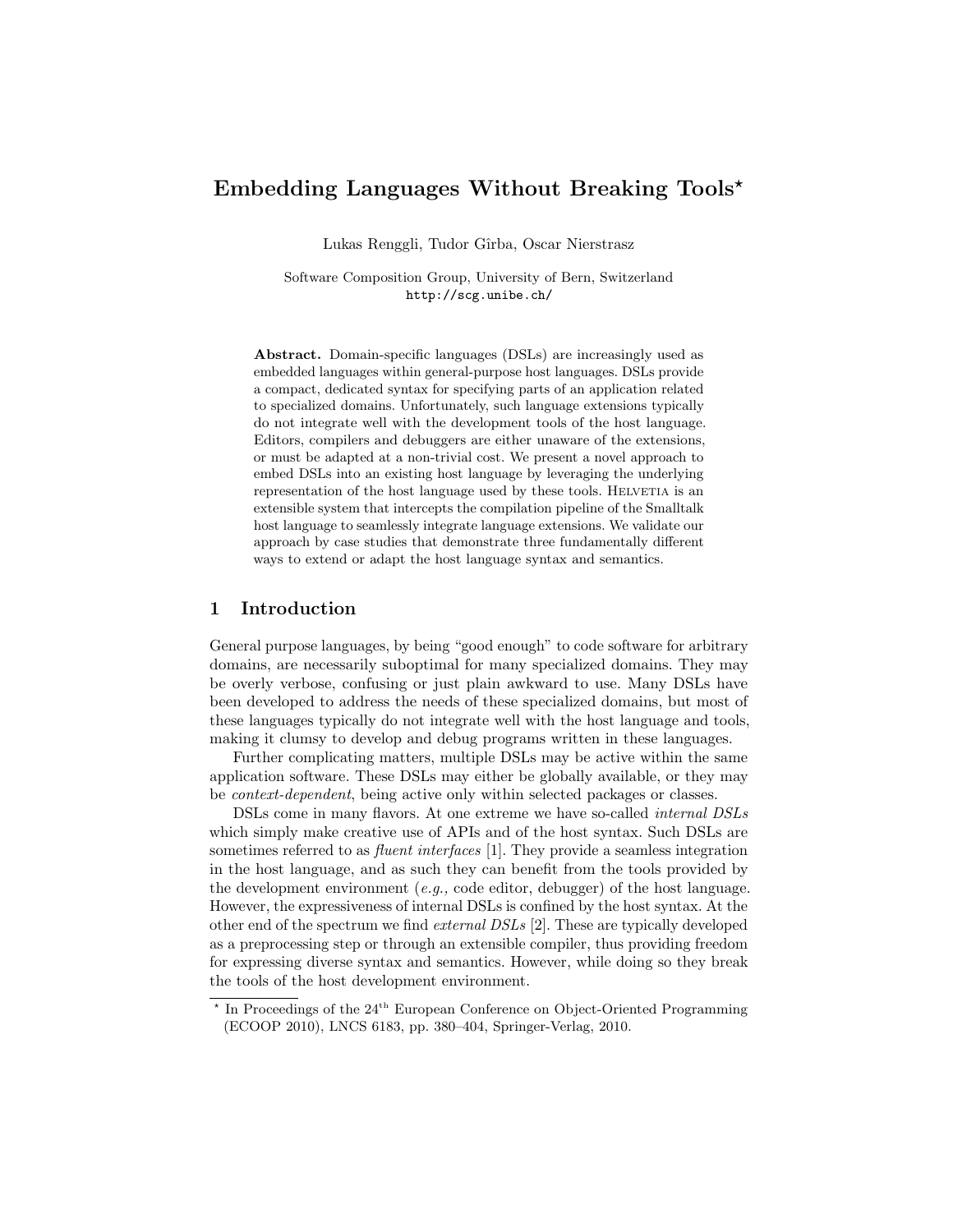In between these two extremes we find embedded DSLs, which extend a host language with new syntax and semantics. Language workbenches support the development of embedded DSLs by introducing a common representation for all languages and by integrating multiple languages into a common toolset. Mernik et al. [\[3\]](#page-23-1) point out that such an embedded approach [\[4\]](#page-23-2) leads to better reuse of existing host language features and tools, and significantly reduces development and training costs. In practice however, language workbenches do not leverage the existing tools but provide their own environment. Often they introduce a non-standard language representation and thus pose compatibility problems with existing code.

<span id="page-1-0"></span>Table 1. Taxonomy for Pidgin, Creole and Argot embedded languages.

|        | emanti<br>$\alpha$ abu<br>$S_{\rm YM}$ | ã<br>escripti                                                                                                          |
|--------|----------------------------------------|------------------------------------------------------------------------------------------------------------------------|
| Pidgin |                                        | A pidgin is a simplified form of the host language. It intro-<br>duces a new vocabulary and new semantics to the code. |
| Creole |                                        | A creole changes the syntax of the host language and defines<br>new semantics.                                         |
| Argot  |                                        | An argot switches the semantics of the existing language,<br>without affecting its syntax.                             |

We propose to address these shortcomings by developing an approach that enables multiple, context-dependent embedded DSLs that leverage existing tools. Embedded languages extend a host language by adapting the existing syntax and semantics, or by introducing new syntax. In [Table 1](#page-1-0) we identify essentially three different ways this can be done: $<sup>1</sup>$  $<sup>1</sup>$  $<sup>1</sup>$ </sup>

- **Pidgin.** A *pidgin* bends the syntax of the host language to extend its semantics [\[5\]](#page-23-3). This kind of embedded language reuses a limited part of the host syntax and combines it with a new vocabulary.
- Creole. A creole introduces a completely new syntax by defining its own grammar and a custom transformation to the host language that defines the semantics.
- Argot. An *argot* uses the existing host language syntax, but changes its semantics. An argot reinterprets the semantics of valid host language code, whereas

<span id="page-1-1"></span><sup>&</sup>lt;sup>1</sup> In the domain of natural language, a "pidgin" is "a grammatically simplified form of a language, used for communication between people not sharing a common language"; a "creole" is "a mother tongue formed from the contact of two languages through an earlier pidgin stage"; an "argot" is a "jargon or slang of a particular group or class" [New Oxford American Dictionary].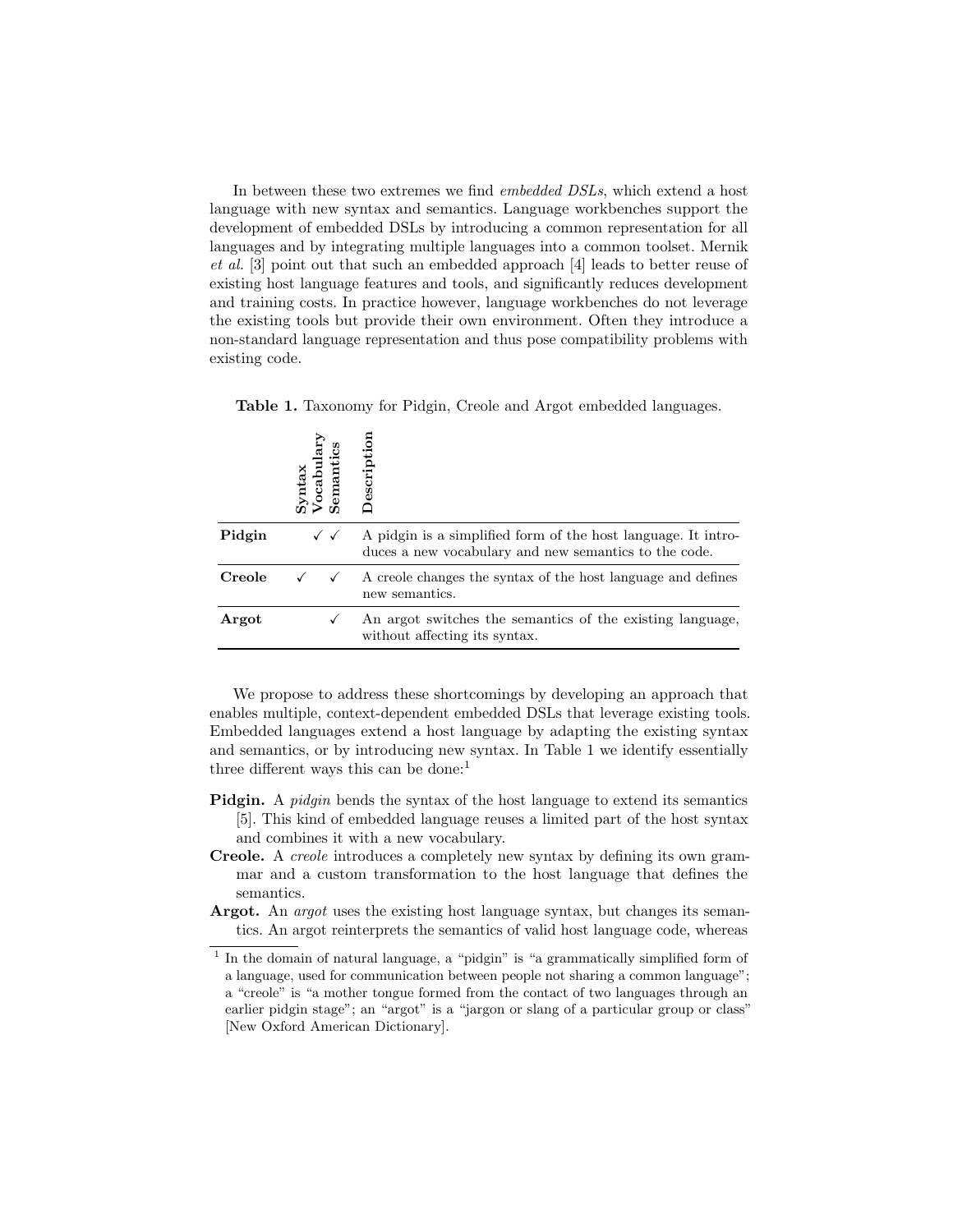pidgin code is only syntactically correct host code — it has meaning only for the pidgin.

An embedded language must either introduce new syntax to the host language for the concepts it introduces (a creole), or it must adopt the host syntax as is. If the host syntax is reused, it must either be overloaded, reinterpreting the syntax in a novel way (pidgin), or it must alter the semantics of the host (argot). A fully general approach to integrating new embedded languages into an existing host language and environment must therefore support all three classes of embedded language.

Our approach. In this paper we present a language workbench called HELVETIA for defining embedded languages and for integrating them into the host language. Helvetia accommodates new languages through extension points of the existing compiler and tools. All languages are transformed and represented in terms of the abstract syntax tree (AST) of the host language. The transformations are expressed as rules and they can be scoped to various contexts. Furthermore, these rules can be active at the same time, allowing us to embed different languages into a common host language, and to integrate them into the host environment and its tools. Since our approach builds on top of the existing infrastructure of the host language, existing tools, such as editors and debuggers, continue to work with minimal adaptation. HELVETIA provides the necessary low-level infrastructure for Language Boxes [\[6\]](#page-23-4), an adaptive language model for fine-grained language changes and language composition.

Outline. [Section 2](#page-2-0) discusses the related work and enumerates the shortcomings of these approaches. In [Section 3](#page-7-0) we present concrete language extensions that exemplify the three types of languages our solution supports. [Section 4](#page-11-0) illustrates how the different types of embedded languages can be specified with HELVETIA. In [Section 5](#page-15-0) we explain how HELVETIA leverages the host toolchain to seamlessly embed new languages. [Section 6](#page-19-0) evaluates our approach in comparison with related work, and in [Section 7](#page-21-0) we summarize the paper and discuss future work.

## <span id="page-2-0"></span>2 Related Work

We review the state of the art in systems for authoring embedded languages to establish the open challenges facing a new approach. In particular, we consider how these systems support the development of pidgin, creole and argot embedded languages, and we assess how well these systems facilitate integration of embedded languages with their respective host language and host language tools. Furthermore, we compare the existing approaches with respect to the following properties of language embedding:

Multiple Context-Dependent Languages. Switching between different languages should be possible at arbitrary points and not enforce the use of special syntactic markers. It should be practicable to mix and match different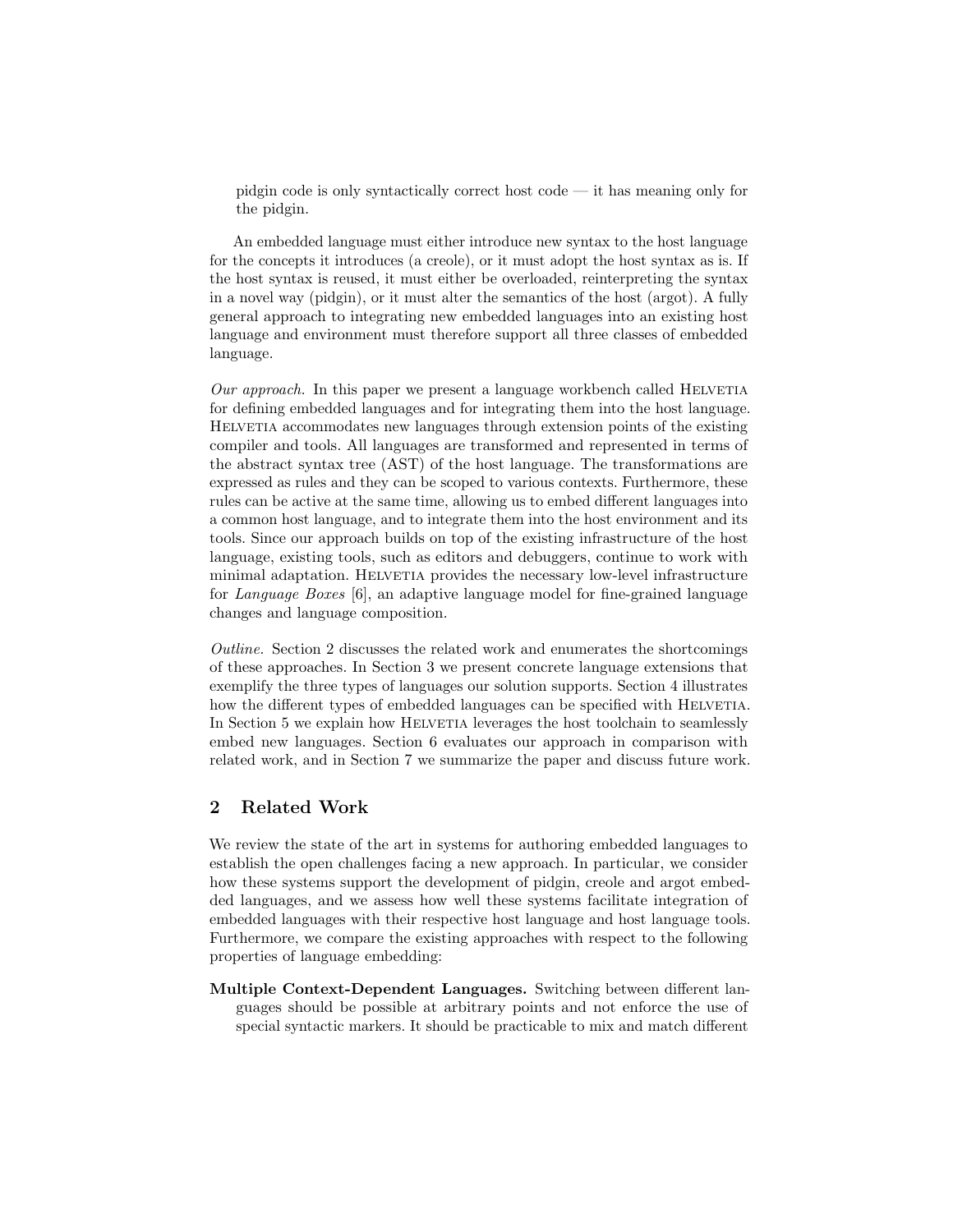language extensions and the host language. Language changes should be scopable at a fine-grained level, to make it possible to use several otherwise conflicting language extensions in the same compilation unit.

- Homogeneous Tool Integration. A uniform tool set is important to software engineers. To ease the development and use of embedded languages all development activities should happen in the same familiar programming environment of the host language. No special code browser, editors, debuggers or source control should be necessary; all existing tools should continue to work transparently with different languages. To facilitate debugging a precise bidirectional connection between the original source, the various transformation stages and the final executable code should be maintained.
- Homogeneous Language Integration. The meta-language used to specify new language features should be the same as the host language [\[7\]](#page-23-5). Homogeneous language integration is central for several reasons: A homogeneous system is a requirement to transparently pass values between the different meta-levels and to use reflection to reason about static and dynamic structure of the application [\[8\]](#page-23-6).

[Table 2](#page-4-0) provides an overview of the related work split into four categories. For each considered system we indicate the host language, the capability of defining pidgins, creoles and argots, and the support for the aforementioned characteristics. The following sections offer details for each individual system.

#### 2.1 Extensible Compilers

Extensible Compilers are best described as open toolboxes that provide entry points into the toolchain to extend and change the host language.

The Java Annotation Processing Tool (APT) enables a compile time, readonly view of the Java program structure. ASTs can be transformed only using a private API, which is not supported and may be subject to change or deletion. As such, argots and pidgins can be implemented, but a creole would require an additional preprocessing step. In a similar way people are using the weaving mechanism of AOP to achieve semantic changes for pidgins and argots.

ableJ [\[9\]](#page-23-7), Dryad [\[10\]](#page-23-8), JastAddJ [\[11\]](#page-23-9), and Polyglot [\[12\]](#page-23-10) are extensible Java compiler frameworks and provide the necessary infrastructure to build argots, pidgins and creoles. Language extensions are composable and modular, and are transformed into Java for execution. Most extensible compilers define the syntax changes using a external language definition. The Dryad compiler uses bytecode as its central representation, and thus it is not homogeneous as well. None of the systems offers tight IDE integration, and the transformed code cannot be debugged at the source level.

Xoc [\[13\]](#page-23-11) is an extensible C compiler. Xoc uses a source-to-source translator that reads the input, analyzes and transforms it, to eventually generate standard C code. The system provides no reflective facilities and no tool integration, neither at compile time nor at run time.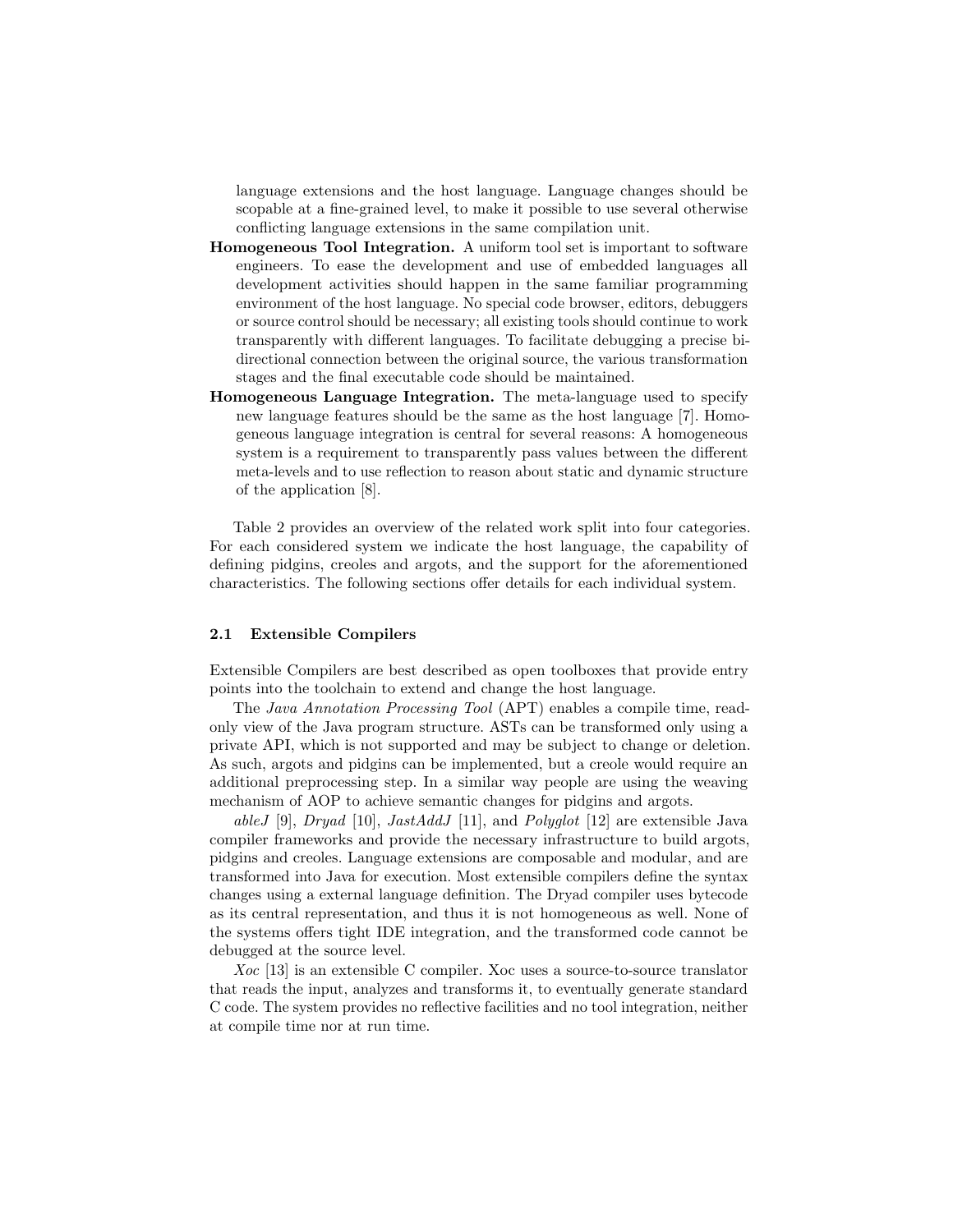| ${\rm Type}$                          | System                                                                                                                                                                  | Host Language                                                                      | $\mathop{\rm Treele}\nolimits$<br>Pidgin<br>$\mathbf{r}\mathbf{g}$ ot | Language<br>Tools<br>Multiple Languages<br>Homogeneous<br>Homogeneous |
|---------------------------------------|-------------------------------------------------------------------------------------------------------------------------------------------------------------------------|------------------------------------------------------------------------------------|-----------------------------------------------------------------------|-----------------------------------------------------------------------|
|                                       | Helvetia                                                                                                                                                                | Smalltalk                                                                          | $\checkmark$ $\checkmark$                                             | $\checkmark$                                                          |
| Extensible<br>Compilers               | Java Annotation Processing Java<br>ableJ<br>Dryad<br>JastAddJ<br>Polyglot<br>Xoc                                                                                        | Java<br>Java<br>Java<br>Java<br>$\rm C$                                            |                                                                       |                                                                       |
| Meta<br>Programming<br>Systems        | Cola<br>Converge<br>MetaOCaml<br>Scheme                                                                                                                                 | (various)<br>(Python)<br>OCaml<br>Scheme                                           |                                                                       |                                                                       |
| Language<br>Workbenches               | JetBrains MPS<br>Intentional Software<br>openArchitectureWare<br>Java Development Tools<br><b>IDE</b> Metatooling Platform<br>WholePlatform<br>Katahdin<br>Ceteva $XMF$ | $(\text{Java})$<br>(C#)<br>Java<br>Java<br>Java<br>Java<br>(C#)<br>$(\text{Java})$ | ?                                                                     |                                                                       |
| Language<br>Transformation<br>Systems | Khepera<br>MontiCore<br>MetaBorg                                                                                                                                        | $\rm C$<br>Java                                                                    |                                                                       |                                                                       |

<span id="page-4-0"></span>Table 2. Comparison of different systems for embedded language authoring. We indicate custom host languages with parentheses.

### 2.2 Meta-Programming Systems

Meta-Programming Systems are programming languages that come with metaprogramming facilities targeted at code generation.

Cola [\[14\]](#page-23-12) implements an open object model for experimentation with different programming paradigms. Cola is bootstrapped in itself using a Smalltalk-like language called Pepsi. Jolt is a Lisp-like language that serves as a common abstract syntax and executable representation for other languages. OMeta [\[15\]](#page-23-13) is an object-oriented pattern matcher based on Parsing Expression Grammars that is used to transform new languages to Jolt. Even if all languages are built on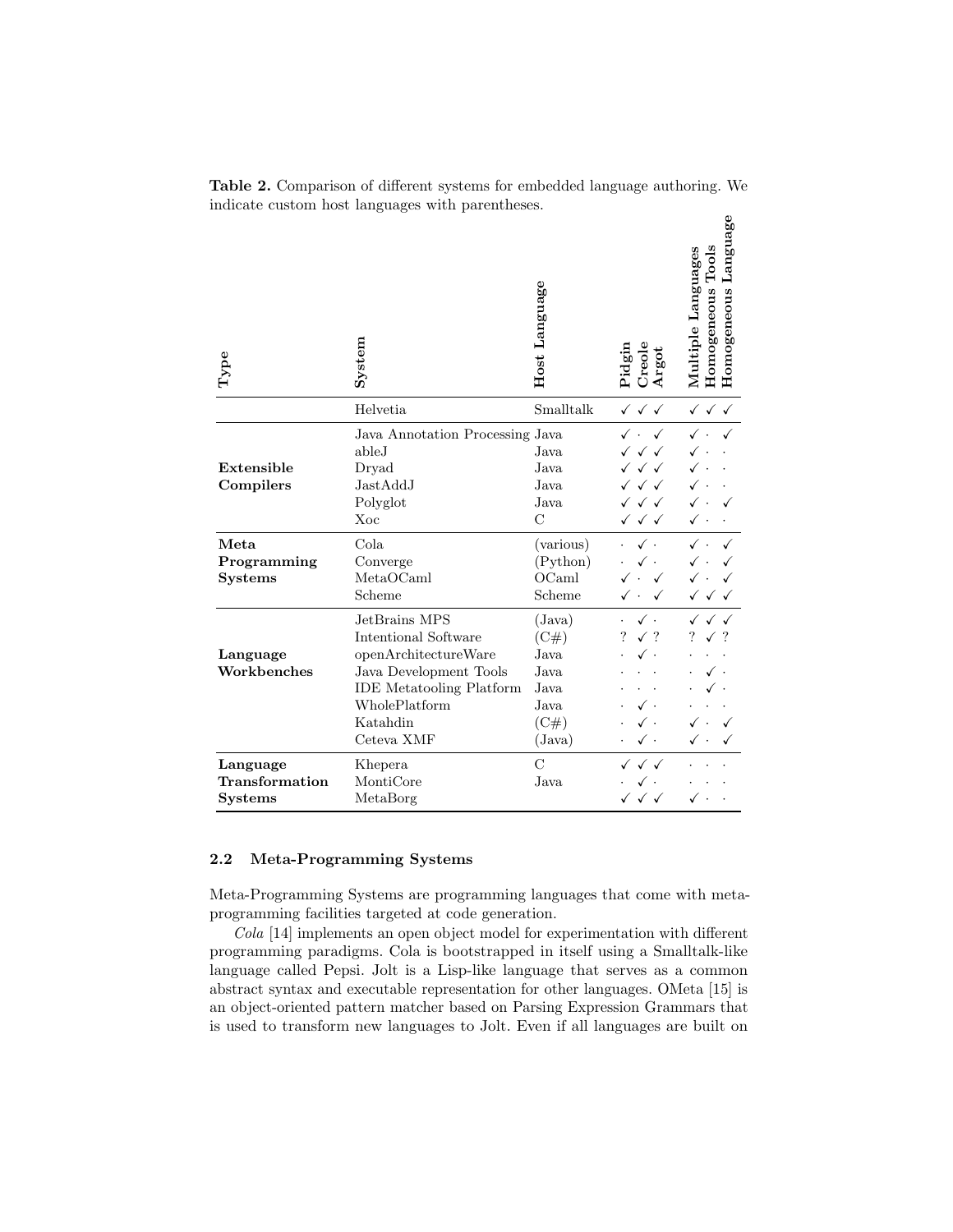top of the same infrastructure, the authors do not provide mechanisms to easily embed them into each other. Furthermore there is no common tool support for editing and debugging the different languages.

Converge [\[16\]](#page-23-14) is a dynamic programming language resembling Python. A special block construct  $\ast$ <language>> is used to embed languages into the source code. The creation of argots and pidgins, i.e., the modification or extension of existing languages, is not supported. Meta-programming is possible at compile time only. There is no IDE integration.

 $MetaOCaml$  [\[17\]](#page-23-15) uses multi-stage programming to generate and transform code at runtime. Similar quoting mechanisms are available in programming languages like Scheme, Lisp or Template Haskell, but these mechanisms alone do not allow new syntax to be introduced. Both system have powerful macro programing constructs, making it possible to tweak the default towards pidgins or argots. Typically these kind of systems are used together with traditional text editors and thus do not allow an easy adaptation to language changes. Debuggers are available.

#### 2.3 Language Workbenches

Language Workbenches are characterized by a specialized IDE with a well-defined workflow to specify and use different languages. Language designers are required to follow clearly defined steps to describe syntax, semantics and editor behavior of a new language.

The Meta Programming System (MPS) by JetBrains [\[18\]](#page-23-16) and Intentional Software [\[19\]](#page-23-17) both provide a programming environment to define new languages and to change existing ones. Neither system uses text representation for source code, but instead they provide a graphical cell editor that maps valid programs directly to an underlying abstract code representation. MPS defines new languages using different concepts for structure (semantic model), editor (parser), constraints, behavior, type systems, data flow and code generators for Java. MPS 1.1 does not come with a source level debugger; debugging and error reporting happens at the level of the generated Java code. Similarly Intentional Software requires language developers to define edit, display, and transformation concerns for language extensions. As no product previews and no detailed documentation is available, the exact properties of this system are not clear. For example it is unknown how closely the system integrates with the host language and if it is possible to transparently step with a debugger through different languages.

openArchitectureWare and Whole Platform [\[20\]](#page-23-18) are language workbenches that are tightly integrated into the Eclipse platform. In both cases templating systems are used to generate executable Java code. openArchitectureWare provides a strong integration with the Eclipse meta-modeling facilities, such as the Eclipse Modeling Framework (EMF) and the Graphical Modeling Framework (GMF). They both provide basic support for editor integration such as syntax highlighting and code completion of textual languages. However, both systems lack debugging support and the ability to change the semantics of their host language.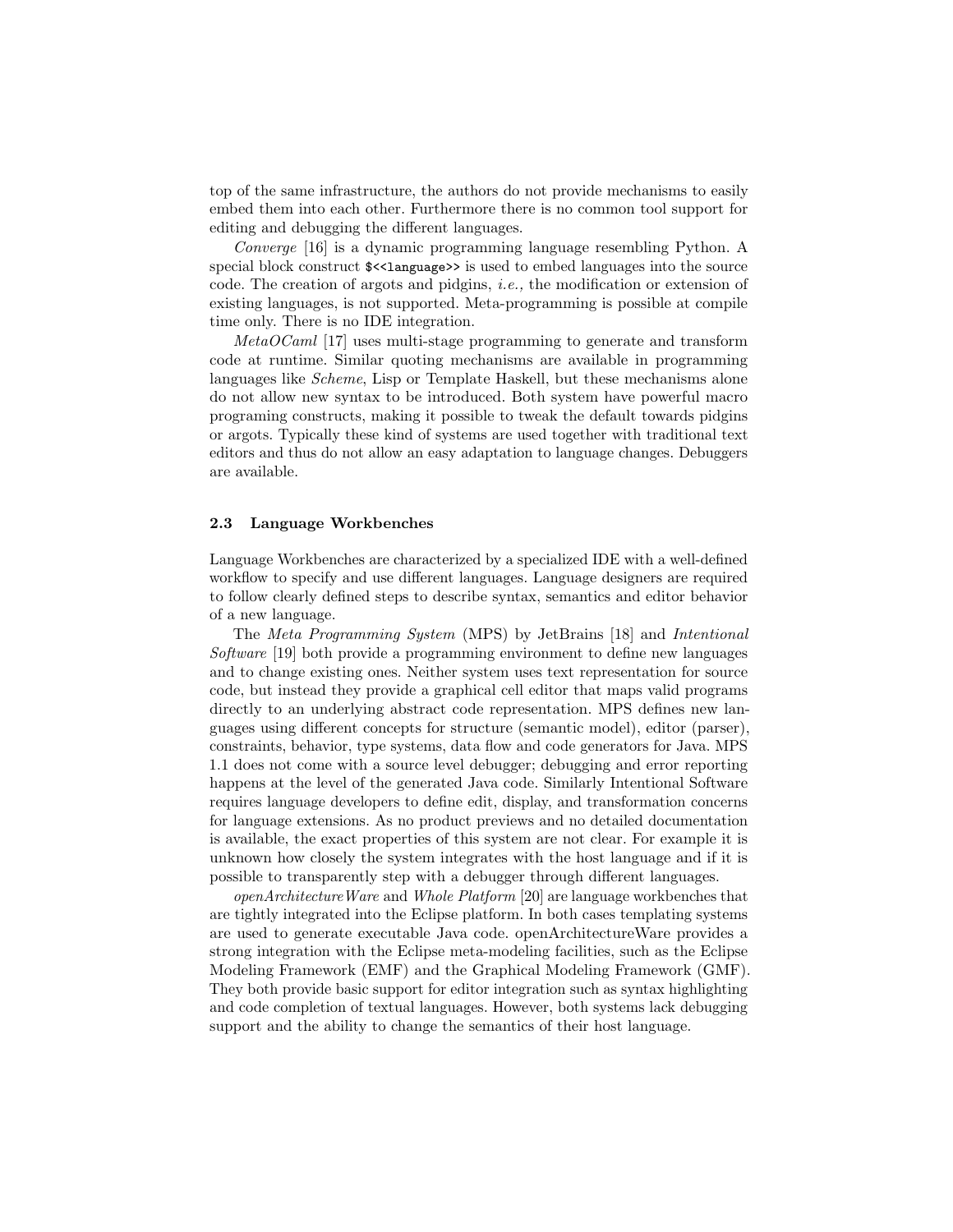The Java Development Tools (JDT) provide the basic tools to build Eclipse plugins. The IDE Metatooling Platform (IMP) [\[21\]](#page-23-19) is an extensible IDE architecture for the Eclipse platform. Contrary to all other tools listed in this section JDT and IMP do not provide functionality for language design and embedding themselves. The only purpose of IMP is to closely integrate existing languages into the Eclipse IDE using a service architecture. At the time being there is no support for interaction with language runtimes and debuggers.

Katahdin [\[22\]](#page-24-0) is a programming language implemented on top of  $C#$ . Katahdin is a dynamically typed language that syntactically resembles  $C#$ . New constructs such as expressions or statements are defined by subclassing existing parse-tree nodes that can then be added to the host language at runtime. Languages can be enabled on a per-file basis, or can be integrated into the host language by extending it with a specific keyword such as language { ... } and connecting the two grammar-trees. The semantics of user-defined parse-tree nodes is specified by overriding certain methods in the respective node-classes. Code is interpreted by traversing the parse-tree nodes and calling methods defining the semantics. There is a simple debugger available visualizing the internal parse-tree structure of the interpreter. The debugger is not able to work at the level of Katahdin programs.

The Extensible Programming Language (XMF) by Ceteva is a specification of a "superlanguage" [\[23\]](#page-24-1). A superlanguage is characterized through usability (interactive, dynamic, reflection, interfaces), expressiveness (high-level, dynamic typing, garbage-collection), and extensibility (aspects, reflexive, extensible syntax). XMF is written in itself, and allows one to easily define new languages. A special @language construct is used to switch between different languages. Although a Java interface is available, XMF uses its own proprietary virtual machine written in Java. XMF does not provide an IDE integration.

#### 2.4 Language Transformations

Language transformation systems define languages through the transformation and composition of language models.

Khepera [\[24\]](#page-24-2) is a preprocessor that transforms source-to-source and prettyprints the generated code to C before compiling with a traditional compiler. It parses input into an abstract syntax tree and performing complex tree-based analysis and manipulation. All transformations preserve the knowledge of the origin of each node. Thus, in theory Khepera makes it possible to develop debuggers for new languages. However, the system provides no ready-to-use IDE or debugger. Furthermore, it does not support multiple languages to be used simultaneously.

MontiCore [\[25\]](#page-24-3) provides a framework for language inheritance and language embedding. MontiCore has its own syntax to define grammars and their mapping to Java types. The parser is created using the ANTLR [\[26\]](#page-24-4) parser generator. The abstract syntax tree is automatically derived from the grammar. Language inheritance allows one to subclass existing grammars to modify and extend. Language embedding is achieved by manually introducing a superordinate parser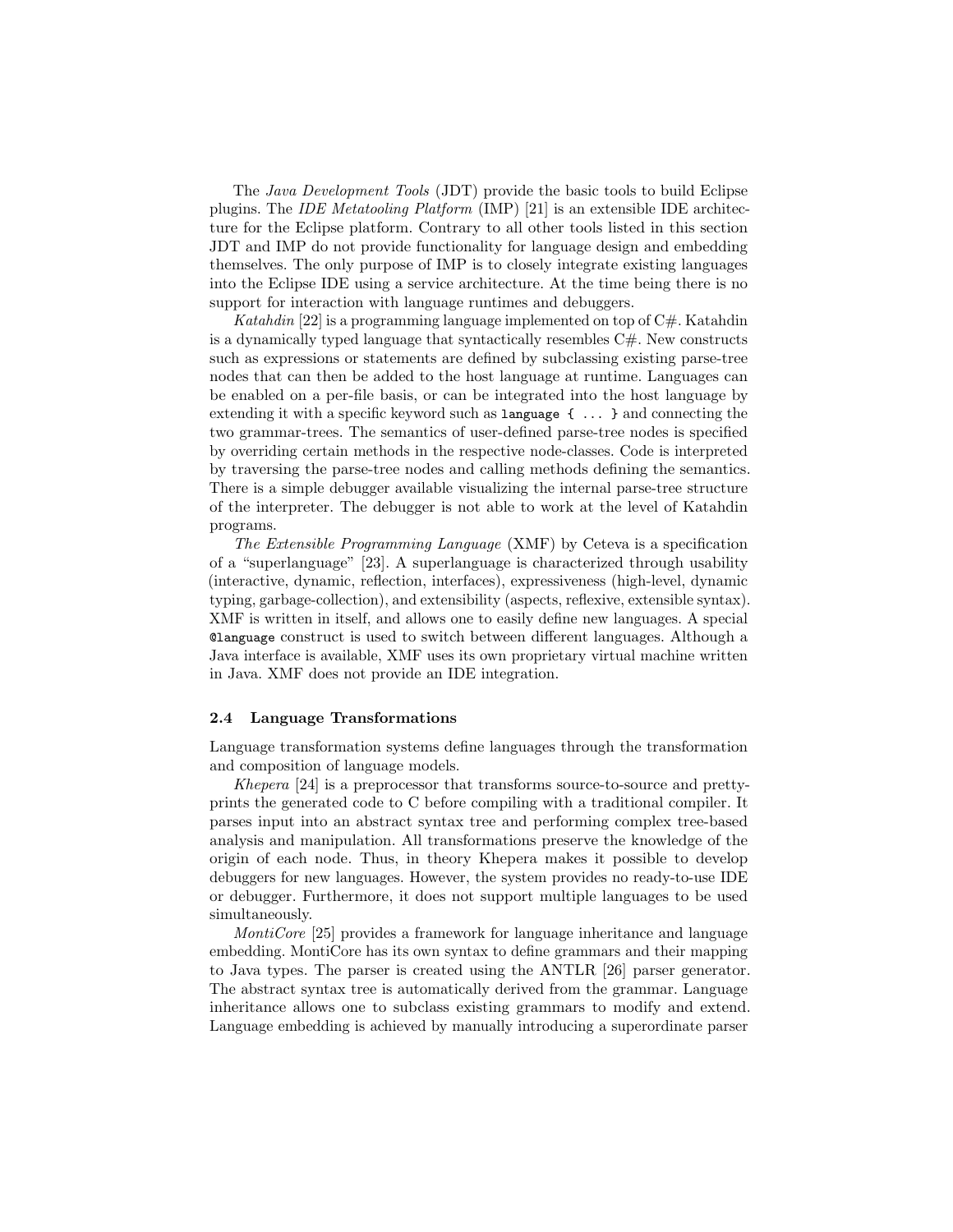for every pair of languages that are used together. ANTLR has been patched to support swapping between the grammars on the fly. Visitors are used to add new behavior for productions, to generate code and to build editors for Eclipse. There is no IDE integration or support for debugging.

MetaBorg [\[27\]](#page-24-5) is a method for embedding DLSs and extending existing languages. MetaBorg is based on the Stratego/XT [\[28\]](#page-24-6) toolkit, a language independent program transformation engine, hence there is no integration into development environments and model level debuggers of the host language.

## <span id="page-7-0"></span>3 HELVETIA Exemplified

In this section we introduce three cases of language extensions. The first two cases take the same underlying API of a graphical engine and transform it into a pidgin [\(Section 3.1\)](#page-7-1) and a creole [\(Section 3.2\)](#page-9-0). We then describe the use of an argot for introducing a transactional memory mechanism without changing the syntax of the host language [\(Section 3.3\)](#page-10-0).

The prototype of  $HEIVETIA<sup>2</sup>$  $HEIVETIA<sup>2</sup>$  $HEIVETIA<sup>2</sup>$  and the examples presented in this paper are implemented in Pharo<sup>[3](#page-7-3)</sup>, an open-source Smalltalk [\[29\]](#page-24-7) dialect. Readers unfamiliar with the syntax of Smalltalk might want to read the code examples in the following sections aloud and interpret them as normal sentences.

An invocation to a method named method:with:, using two arguments looks like: receiver method: arg1 with: arg2. The semicolon separates messages that are sent to the same receiver. For example, receiver method1: arg1; method2: arg2 sends the messages method1: and method2: to receiver. Other syntactic elements of Smalltalk are: the dot to separate statements: statement1. statement2; square brackets to denote code blocks or anonymous functions: [ statements ]; single quotes to delimit strings: 'a string'; and double quotes delimit comments: "comment". The caret  $\hat{\ }$  returns the result of the following expression.

#### <span id="page-7-1"></span>3.1 A Pidgin: Mondrian

Mondrian [\[30\]](#page-24-8) is a graph based visualization framework that provides a declarative Smalltalk API for users to specify new visualizations and compose existing ones.

One of the features of Mondrian is an API to compose custom shapes out of basic ones, called FormsBuilder. The FormsBuilder is inspired by CSS 3 and uses a grid to align primitive graphical elements such as text labels and boxes. For example, the code below in [Listing 1](#page-8-0) creates a UML package shape as depicted in [Figure 1.](#page-8-1) The package shape is built from a  $2 \times 2$  grid.

The first column and row are told to grow to enclose their children. The second column and row are told to fill the remaining space. In cell  $(1, 1)$  we place a bordered LabelShape. In cell  $(1, 2)$  we place a bordered RectangleShape that spans two horizontal cells.

<span id="page-7-2"></span> $^{\rm 2}$  The implementation along with its source code and examples can be downloaded from <http://scg.unibe.ch/research/helvetia>.

<span id="page-7-3"></span> $^3$  <http://www.pharo-project.org>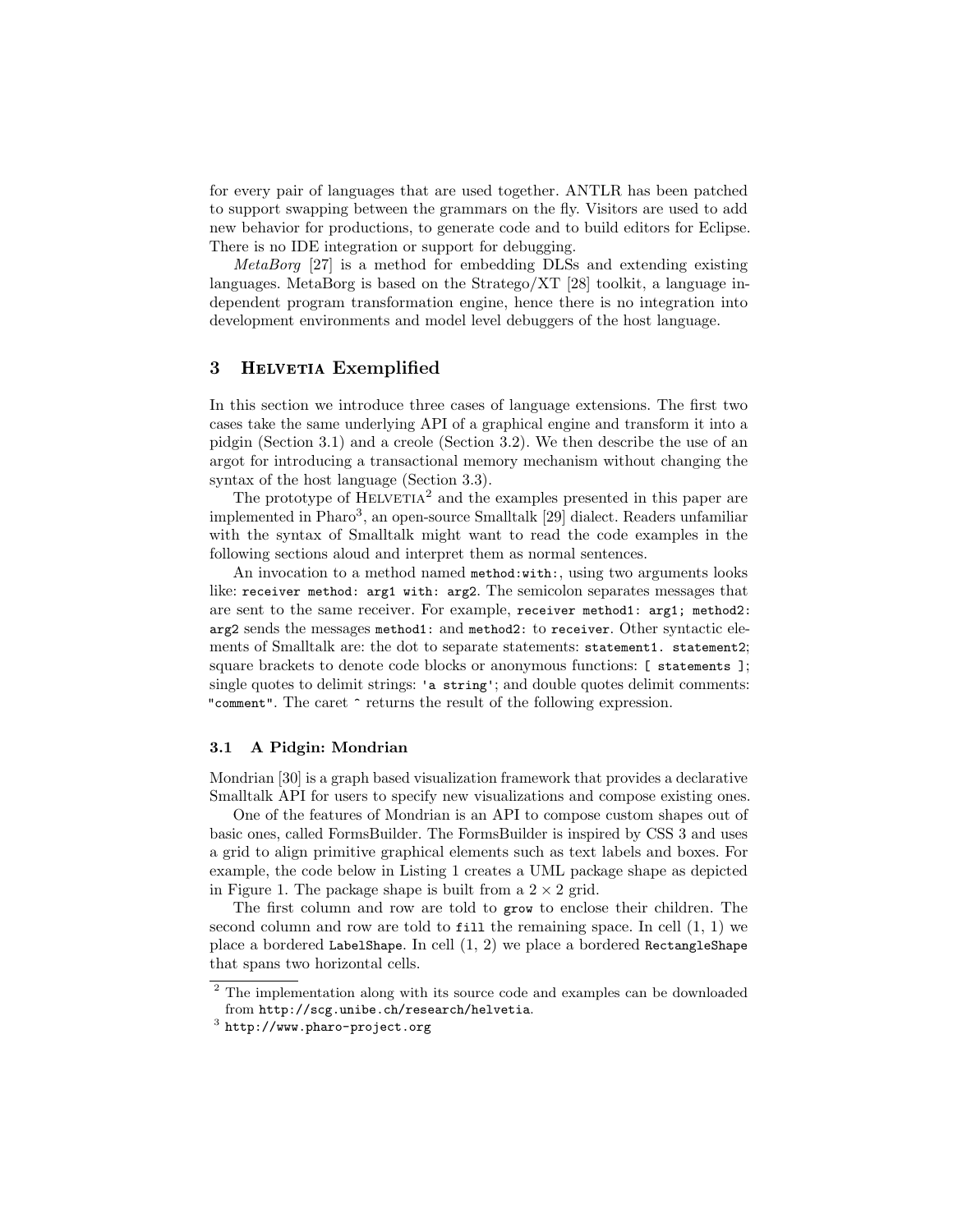<span id="page-8-1"></span>

Fig. 1. A UML package shape in Mondrian.

```
aBuilder row grow. " defines row sizing "
aBuilder row fill.
aBuilder column grow. " define column sizing "
aBuilder column fill.
aBuilder x: 1 y: 1 add: (LabelShape new " define the cells "
  text: [ :each | each name ];
  borderColor: #black;
  borderWidth: 1;
  yourself).
aBuilder x: 1 y: 2 w: 2 h: 1 add: (RectangleShape new
  borderColor: #black;
  borderWidth: 1;
  width: 200;
  height: 100;
  yourself)
```
Listing 1. Traditional Mondrian Forms Builder API.

Mondrian provides an internal DSL that offers a high-level interface for composing visualizations. While it makes the composition easy, there is still a considerable amount of syntactic noise that makes the script hard to read.

We incrementally bend the syntax of the host language towards a more suitable DSL, first by creating a pidgin, and then by creating a creole. Our final goal is to be able to define the visualizations using a simple syntax resembling cascading style-sheets (CSS), which offers a compact notation to programmers and designers to declaratively specify layout and design of web sites.

If we have a look at the code in [Listing 1](#page-8-0) we see that the noise is caused by certain semantic elements that are required to make this example run as Smalltalk code conforming to the original Mondrian API. We discover three things that are repetitive and that could be simplified:

1. The variable aBuilder is referenced in every rule as an entry point to construct and configure the different parts of the forms.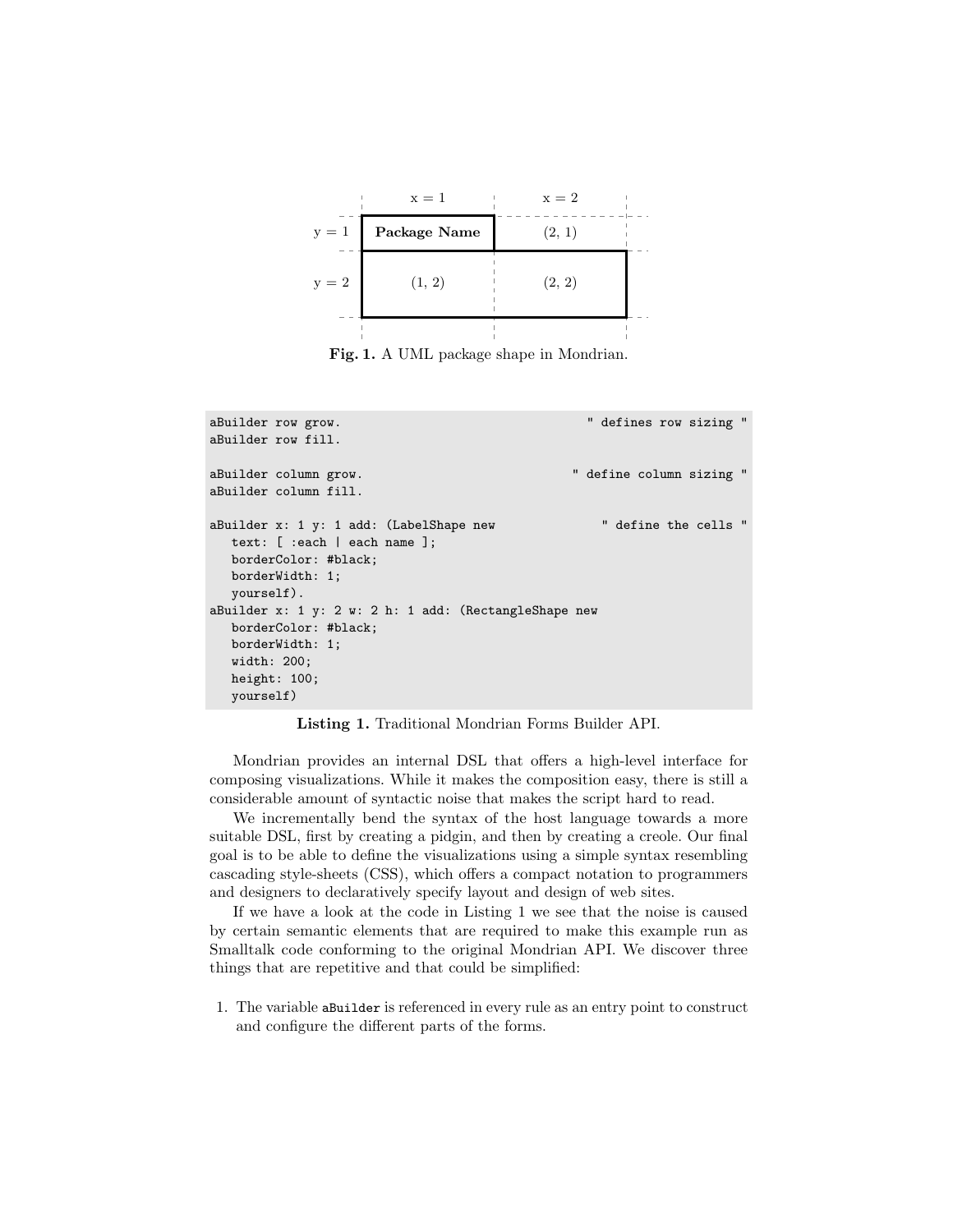- 2. The specification of the cells and their content is repetitive and rather hard to read.
- 3. The instantiation of different shapes is cumbersome as in this case the host language syntax is rather verbose.

The following code addresses these issues:

```
row = grow.row = fill.
column = grow.column = fill.
(1, 1) = label
         text: [ :each | each name ];
         borderColor: #black;
         borderWidth: 1.
(1, 2) - (2, 1) = rectangle
         borderColor: #black;
         borderWidth: 1;
         width: 200;
         height: 100.
```
Listing 2. Pidgin: Eliminating syntactic noise.

While the above code is syntactically valid and is parsed by the standard Smalltalk parser, it is not semantically valid. For example numbers do not implement a , method, and column is an unknown variable.

In our implementation (described in [Section 4.1\)](#page-11-1), the above pidgin example is transformed transparently into the code from [Listing 1.](#page-8-0) This kind of transformation simplifies the amount and complexity of source code significantly. The transformation is specified at the AST level using two transformation rules that are applied by the compiler after parsing.

### <span id="page-9-0"></span>3.2 A Creole: Mondrian

The pidgin shows an improvement over the original Smalltalk code, but our goal is to obtain an even more concise CSS-like language as in the listing below:

```
shape {
   cols: #grow, #fill;
   rows: #grow, #fill;
}
label {
   position: 1 , 1;
   text: [ :each | each name ];
   borderColor: #black;
   borderWidth: 1;
}
rectangle {
   position: 1 , 2;
   colspan: 2;
```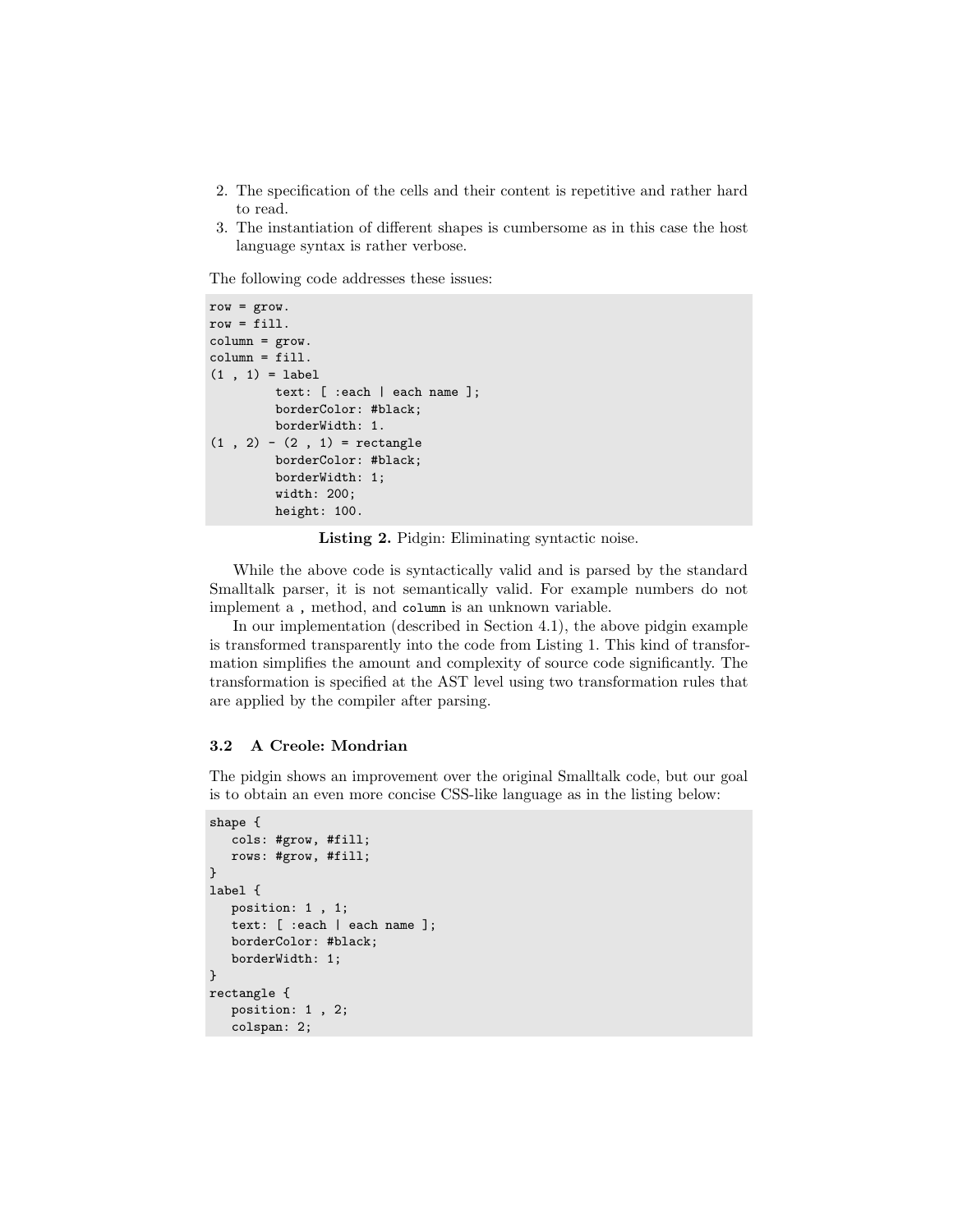```
borderColor: #black;
borderWidth: 1;
width: 200;
height: 100;
```
}

#### Listing 3. Creole: A CSS-like syntax.

The code above does not follow Smalltalk syntax. At this point, the assumption of a pidgin relying on the host syntax starts to get in our way.

The solution is to allow the definition of a new parser that handles the creole syntax. We typically also want to integrate the new language constructs with the host language or with other language constructs. In our example, the code text: [ :each | each name ] provides such a case in which we parameterize the shape specification with a Smalltalk expression.

As shown in [Section 4.2,](#page-12-0) HELVETIA offers a mechanism for writing a custom parser that can also include productions external to the language at hand. Like this we can accommodate any syntax.

### <span id="page-10-0"></span>3.3 An Argot: Transactional Memory

In our previous work [\[31\]](#page-24-9) we have presented a solution for introducing software transactional memory (STM) [\[32](#page-24-10)[,33\]](#page-24-11) at the language level of dynamic programming languages without requiring changes to the virtual machine. We achieved this by patching the compiler. As a result we were able to make all applications, libraries and system code transaction-aware. However since our changes at the compiler level were rather ad hoc, we lost the ability to use the debugger within a transaction.

Introducing STM into an existing language provides a concrete use case for changing the execution semantics without changing the syntax of the language. A piece of library code that is used as part of transactional code should continue to work without requiring any adaptation. Unlike a pidgin, which bends the host syntax in ways that break the semantics, an argot more subtly reinterprets the semantics of otherwise valid code.

In the example below the global counter value is incremented by 1. The code does not ensure mutual exclusion, thus it might happen that some of the updates are lost when multiple threads run this method concurrently.

```
incrementBy: anInteger
   value := value + anInteger
```
When running the above method from within a transaction, the change is deferred to the end of the transaction, instead of incrementing the variable immediately. This allows the system to check for conflicts and revert the changes if necessary. Thus, even if the source code looks exactly the same, its behavior changes. We describe the transformations applied to transactional code in [Section 4.3.](#page-14-0)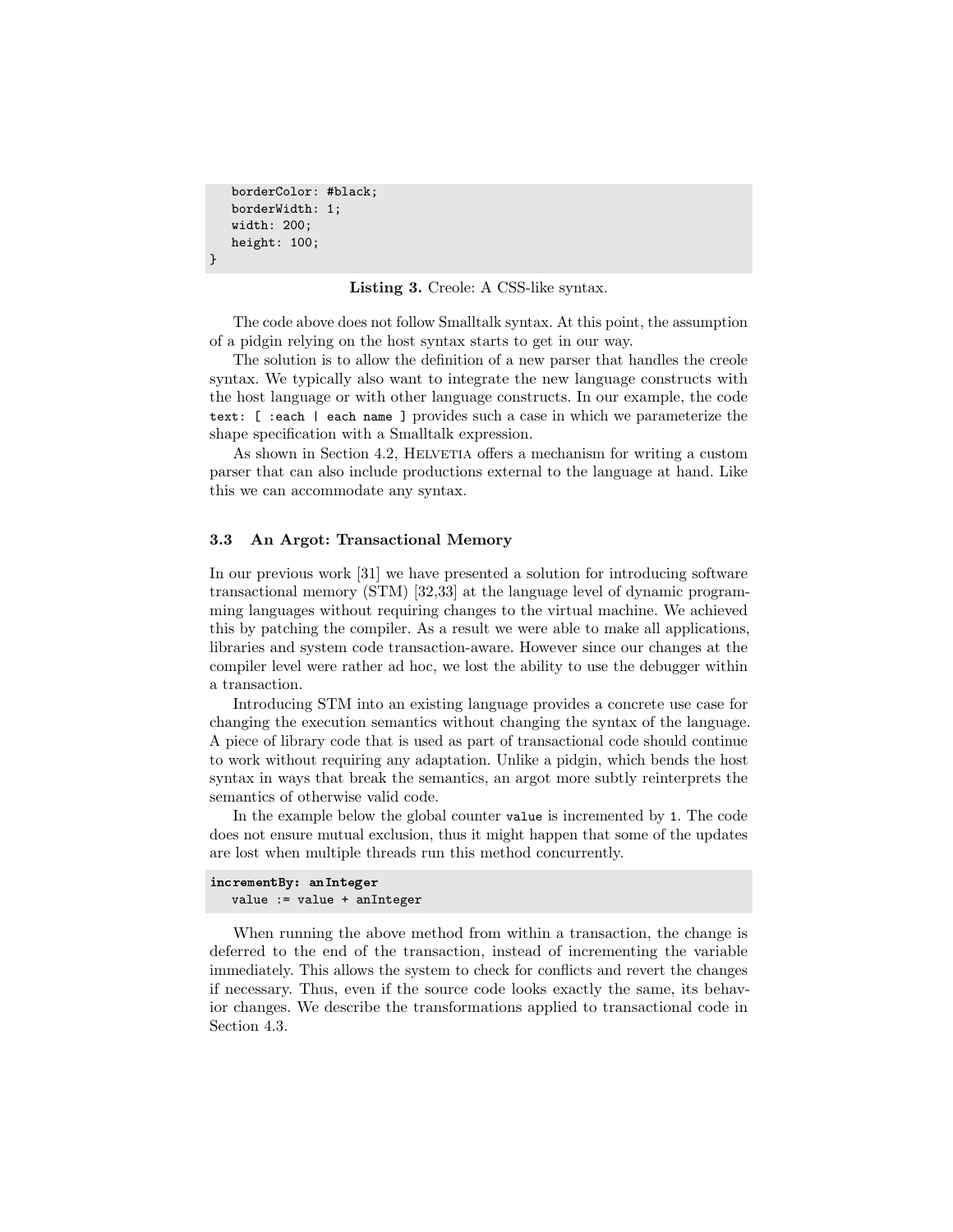## <span id="page-11-0"></span>4 Specifying Embedded Languages with HELVETIA

In this section we present the specifications of the three examples given in the previous section.

### <span id="page-11-1"></span>4.1 Specifying the Mondrian Pidgin

The syntax of the Mondrian pidgin can be parsed by the traditional parser of the Smalltalk host language. However, we need to apply several transformations to get the semantics right. We define a set of transformation rules that are applied by HELVETIA after parsing the code from [Listing 2:](#page-9-1)

```
1 MondrianPidgin class>>rowColumnTransformation
2 <transform>
3 ^ TreeRule new
4 expression: 'row = `@expr';
5 expression: 'column = `@expr';
6 action: [ :ast |
7 ast swapWith: ``(aBuilder
8 `,(ast receiver)
9 `,(ast at: '`@expr')) ]
10
11 MondrianPidgin class>>cellTransformation
12 <transform>
13 ^ TreeRule new
14 expression: '(`@x , `@y) = `@expr';
15 expression: C^* (C^*, C^*) - C^* (C^*, C^*) = C^* (C^*;
16 action: [ :ast |
17 ast swapWith: `` (aBuilder
18 x: `, (ast at: '`@x')
19 y: ', (ast at: ''0y')
20 w: `,(ast at: '`@w' ifAbsent: [ 1 ])
21 h: `,(ast at: '`@h' ifAbsent: [ 1 ])
22 add: ``(`,(Shapes at: (context at: '`var') name)
23 new `,(ast at: '`@expr'))) ]
```
The transformation rules are split into two methods. Each of these methods is tagged with the method annotation <transform> (lines 2 and 12), so that the compiler knows that it has to apply these transformations before performing semantic analysis. Each rule consists of two match expressions (lines 4–5 and 14–15) to find particular parse-tree nodes. This functionality is part of the Refactoring Engine [\[34\]](#page-24-12) and is provided by the host environment. In our context these patterns match the specific constructs we introduced in [Listing 2.](#page-9-1)

The action blocks (lines 6–9 and 16–23) perform a transformation on the matched AST node. For example the first action block transforms expressions of the form row = grow into aBuilder row grow. It does so by using a syntactic extension of Smalltalk with partial evaluation [\[35\]](#page-24-13). Everything that follows the quasiquote meta-character `` is delayed in execution and represents the AST of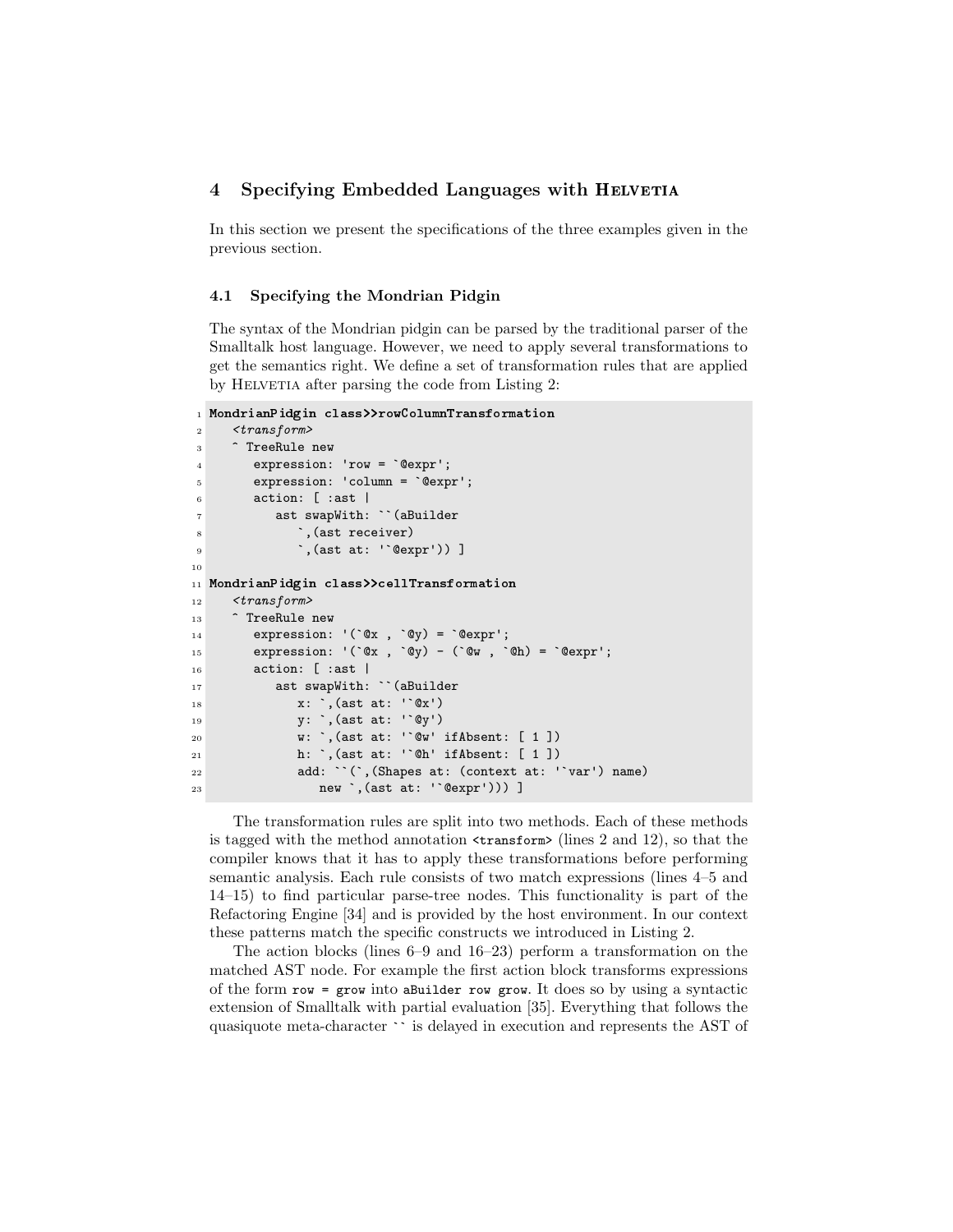the enclosed expression at runtime. Similarly everything that follows the unquote meta-character `, is again executed when performing the code and is used to combine smaller delayed values (e.g., from matched AST nodes) to larger ones. A third operator to compile, evaluate and splice in the result at compile-time is available too, but not used in the examples of this paper.

The two mentioned methods are all that is needed to implement the Mondrian pidgin. The swapWith: method call replaces the matched AST node with the new code. Since all AST nodes carry information about their original source origin, a debugger is able to step through and properly highlight the recomposed code fragments. Newly generated code is marked as hidden, so that the user of the pidgin does not see it in the debugger.

#### <span id="page-12-0"></span>4.2 Specifying the Mondrian Creole

In contrast to a pidgin, a creole requires a custom parser and HELVETIA offers the possibility to define one. For example, for the creole we presented in [Listing 3](#page-9-2) we define the following grammar rules defined as individual methods of the class CSSParser:

```
CSSParser>>rules = { rule }
CSSParser>>rule = selector "{" declarations "}"
CSSParser>>selector = #identifier
CSSParser>>declarations = declaration { ";" declaration }
CSSParser>>declaration = #keywordMessage
```
This grammar looks very similar to Extended Backus-Naur Form (EBNF) [\[36\]](#page-24-14). In fact, it is a DSL for parser generators implemented in HELVETIA. As an extension to EBNF we allow productions to reference grammar rules of other languages. The name of external grammar rules are prefixed with a hash character #. For example, the CSS selector is simply a Smalltalk identifier, and the declaration of a property is a keyword message (a Smalltalk method name with arguments, but without receiver) of the host language.

Next we create a new subclass of CSSParser called CSSTranslator, to reuse the abstract grammar definition and to augment it with productions to transform the parse tree nodes to the host language AST [\[37\]](#page-24-15). Again we use quasiquoting to build the AST of the host language. Two of CSSTranslator's parse tree transformations look like in the following listing. The other grammar productions are similarly defined.

```
1 CSSTranslator>>rules
2 \hat{i} super rules ==> [ :ast | \hat{i} (buildOn: aBuilder \hat{i}, ast) ]
3
4 CSSTranslator>>rule
     5 ^ super rule ==> [ :ast | self transform: (ast at: 'selector')
      declarations: (ast at: 'declarations') ]
```
This assigns semantic actions to the productions defined in the superclass. The argument ast is a collection of parse nodes built by the grammar productions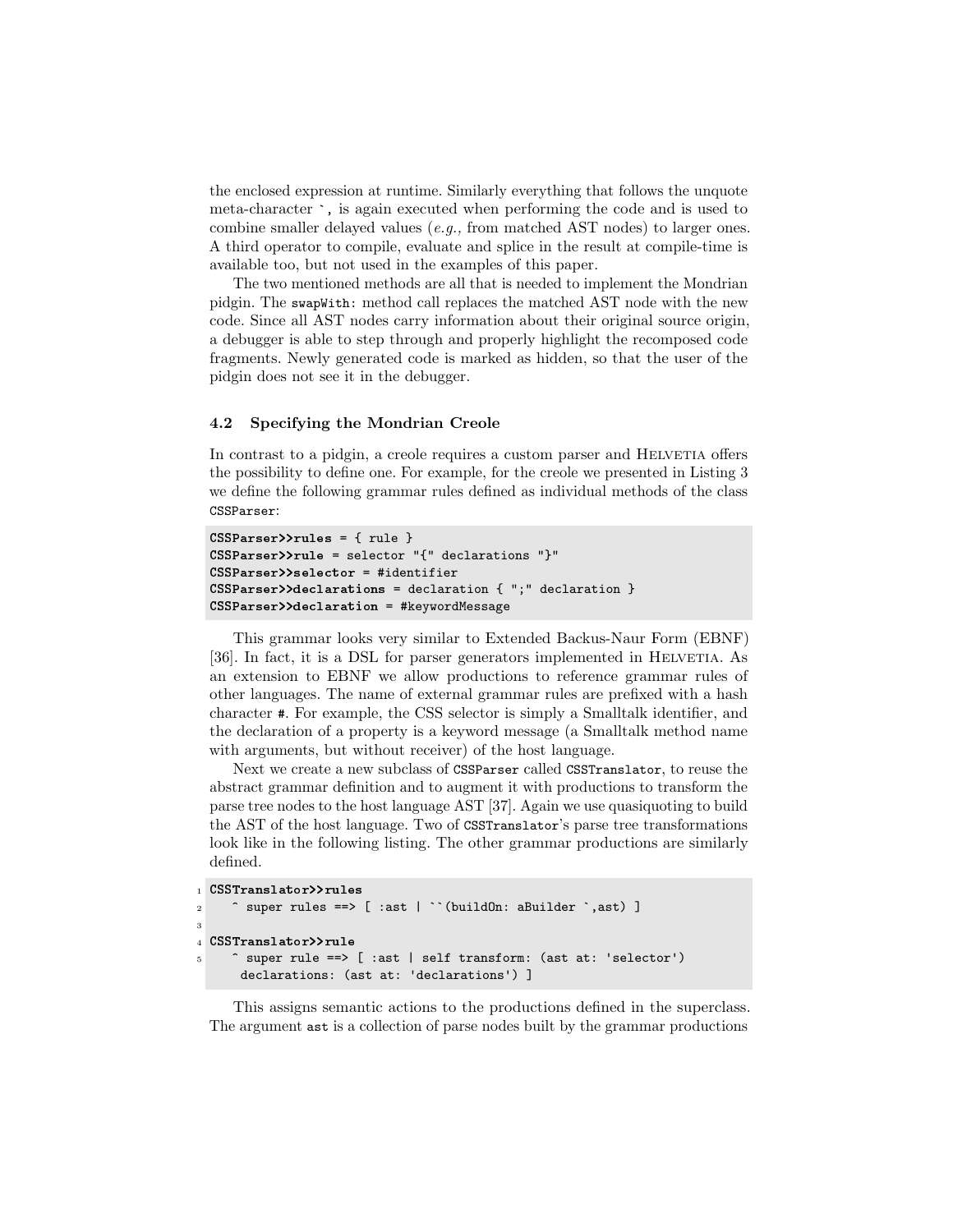

Fig. 2. The CSS Parser Hierarchy.

of the superclass. Lines 3–4 use quasiquoting to define the method header and to embed the AST nodes of the rules into its body. Lines 7–9 call the helper method build:declarations: with the selector token and a collection of declaration messages to build a Smalltalk AST.

To tell the system to use our custom parser instead of the default one, we use a method annotation <parse> on the classes where we want to use the custom syntax. The code in [Listing 3](#page-9-2) is parsed, transformed and eventually compiled to bytecode identical to the methods we manually wrote in [Listing 1](#page-8-0) and [Listing 2.](#page-9-1)

```
MondrianCreole class>>cssParser
   <parse>
    CSSTranslator
```
One small problem at this point is that the syntax highlighter in the code editor is broken. As before, we create a new subclass of CSSParser named CSSHighlighter that underlines the selectors and dispatches to standard Smalltalk highlighting for the definitions. Again this is achieved by overriding the appropriate methods of CSSParser. For example, the selector method is defined in CSSHighlighter like this:

```
CSSHighlighter>>selector
   ^ super selector ==> [ :ast | ast -> TextEmphasis underlined ]
```
Using a  $\epsilon$  highlight annotation we declare the handler to be responsible for syntax highlighting of the CSS code:

```
MondrianCreole class>>cssHighlighter
    <highlight>
    ^ CSSHighlighter
```
Adding a pidgin or creole over an existing framework can simplify its use and reduce a considerable amount of syntactic noise. Without touching the original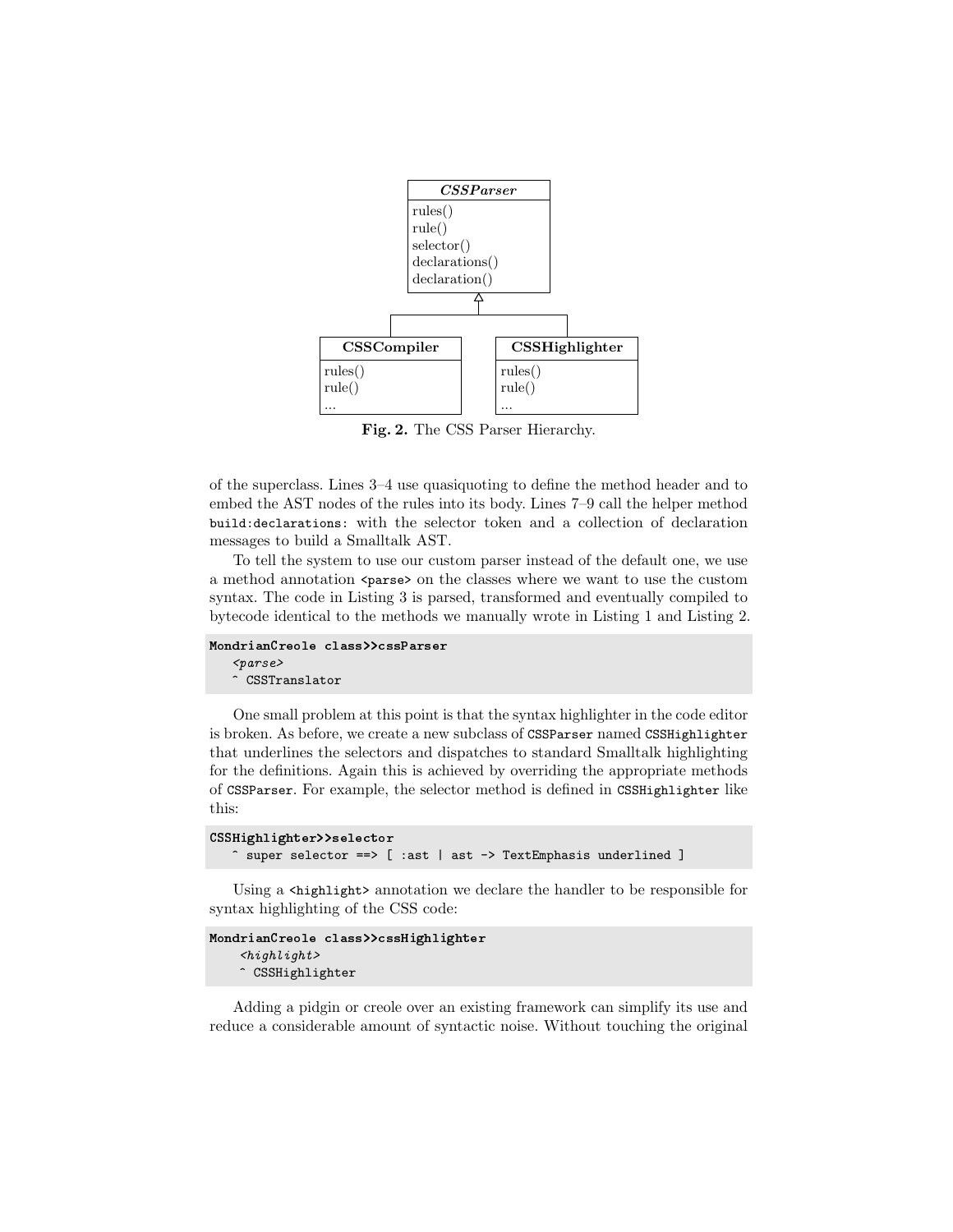framework we are able to provide different language skins that might be an appealing alternative to the internal DSL that was used before.

The changes shown in this section are all that is needed to also affect the debugger. [Figure 4](#page-17-0) shows a live result of stepping through the execution of the script building the UML package shape.

### <span id="page-14-0"></span>4.3 Specifying the Transactional Memory Argot

In a nutshell, our software transactional memory implementation works as follows. We compile every method in the system twice, once for the transactional and once for the non-transactional context. On the transactional code we apply two transformations: (1) all state access is reified to be dispatched through the transactional context, and (2) method names and method sends are prefixed with  $\text{\_}$ atomic<sub>--</sub>. Furthermore we use method annotations to disable or customize these transformations in certain places, such as when primitive code is called or in the transactional infrastructure itself. A transaction is started by assigning a transaction manager to a thread-local variable and by calling an \_\_atomic\_\_ method. At the end of a transaction the cached changes are atomically checked for conflicts and applied to the involved objects. The transaction boundaries are handled at the language level using the reflective facilities of the host language. For details on the implementation of the semantic model please refer to our previous work [\[31\]](#page-24-9).

Through the use of HELVETIA the argot specification becomes simple. The complete set of transformation rules are presented below:

```
1 Object class>>transformAtomic
2 <attribute>
3 ^ ConditionRule new
4 if: [ :context | context isTransactional ]
5 then: (TreeRule new
6 expression: '`@receiver `@msg: `@args' do: [ :ast |
7 ast swapWith: ``(`,(ast at: '`@receiver')
8 \ldots \ldots \ldots \ldots \ldots \ldots \ldots \ldots \ldots \ldots \ldots \ldots \ldots \ldots \ldots \ldots \ldots \ldots \ldots \ldots \ldots \ldots \ldots \ldots \ldots \ldots \ldots \ldots \ldots \ldots \ldots \ldots \ldots \ldots \ldots \ldots 9 `,(ast at: '`@args')) ];
10 expression: '`var := `@expr' do: [ :ast |
11 ast swapWith: \degree (self
12 atomicInstVarAt: `, (ast binding index)
13 put: \cdot, (ast at: \cdot \circ expr')) ];
14 expression: '`var' do: [ :ast |
15 ast swapWith: `` (self
16 atomicInstVarAt: `,(ast binding index)) ])
```
The code uses the  $\lambda$  sattribute method annotation (line 2), to tell the compiler that the rules are expected to run after the symbols have been resolved (attributed). Line 4 makes sure that the transformation is only performed when compiling code for the transactional context. Lines 5–16 implement the actual transformations, exemplified in the table below: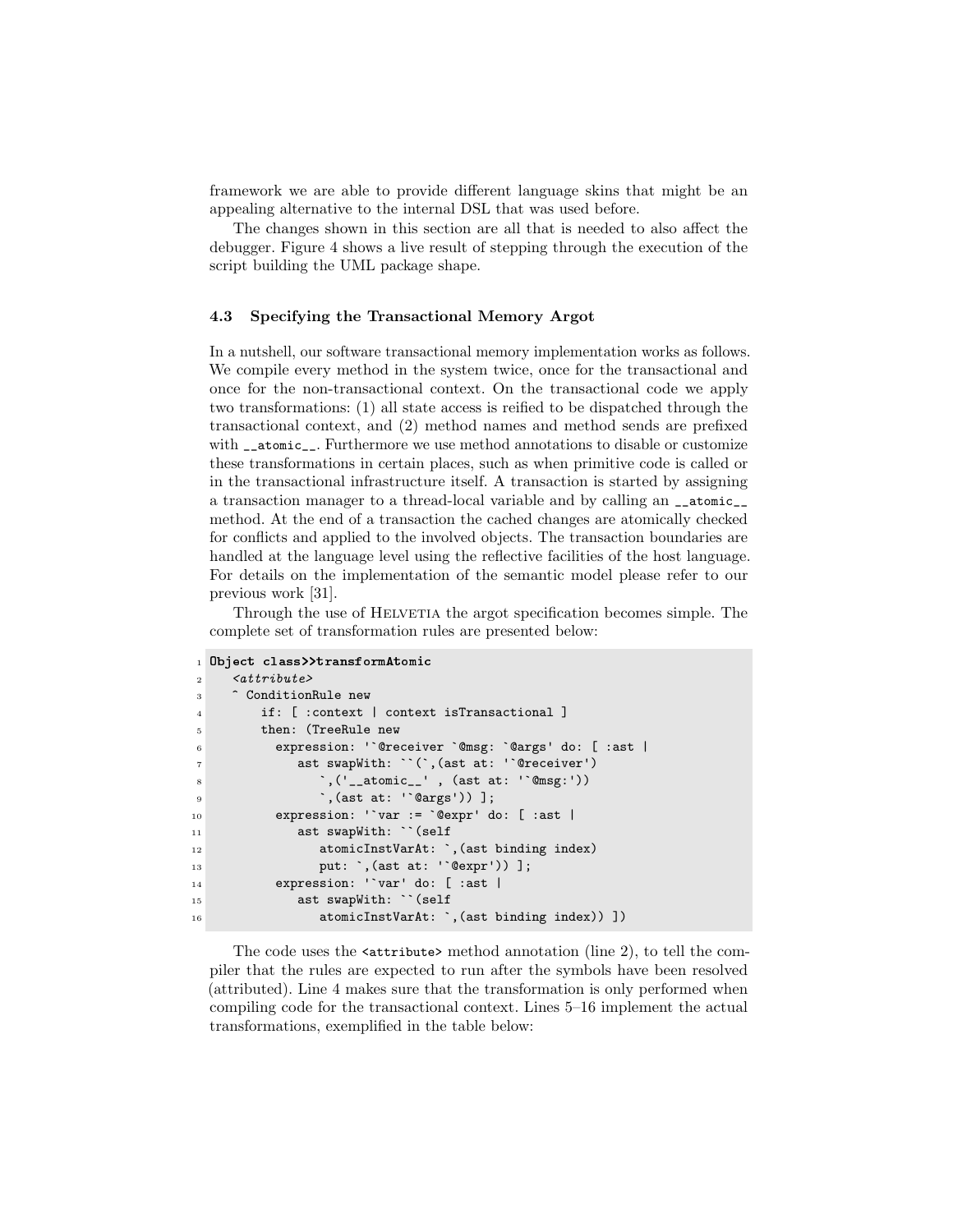```
6–9 Transform Message Sends
      self printString \rightarrow self __atomic__printString
10–13 Transform Instance Variable Write
      value := 'Atomic' \rightarrow self atomicInstVarAt: 2 put: 'Atomic'
14–16 Transform Instance Variable Read
      value \rightarrow self atomicInstVarAt: 2
```
All message sends are prepended with \_\_atomic\_\_ to ensure that the execution stays in the atomic context. All state accesses, such as instance variable reads and writes, are transformed to message sends and dispatched through the transaction manager. This allows us to delay modifications to objects, so that the changes are only visible within the current transaction. The number 2 in the examples above refer to the index of the named instance variable value. This slot index is retrieved from the attributed AST.

To trigger the compilation of a transactional and a non-transaction version of every method we hook into the parser using the <parser> annotation. We copy the compilation context and spawn a new compilation path for the transaction context. (Details follow in [Section 5.](#page-15-0))

```
Object class>>compileTransactional: aContext
  <parser>
  aContext isTransactional ifFalse: [
      aContext copy
         beTransactional;
         perform ].
   ^ nil
```
The implementation of transactional memory using HELVETIA has numerous advantages over our previous implementation: The code base is not integrated into the compiler in an ad hoc manner anymore, but through clearly defined Helvetia extension points. In our previous implementation, we directly patched in several places the existing compiler. Following the support of HELVETIA, the transformations are specified at a single place that is external to the compiler. As a consequence the code is nicely modularized and more concise. Without additional work the use of the debugger becomes viable, because the transformations preserve location integrity. In our previous example it was not possible to transparently step through transactional code, as the tools would display the generated code. The new implementation takes advantage of HELVETIA and single stepping through transactional code looks exactly the same as the regular code.

## <span id="page-15-0"></span>5 Leveraging the Host Toolchain with HELVETIA

Helvetia manages to integrate multiple embedded languages with existing tools by leveraging and intercepting the existing toolchain and the underlying representation of the host language. HELVETIA provides hooks to intercept parsing, AST transformation and semantic analysis of the standard compilation toolchain.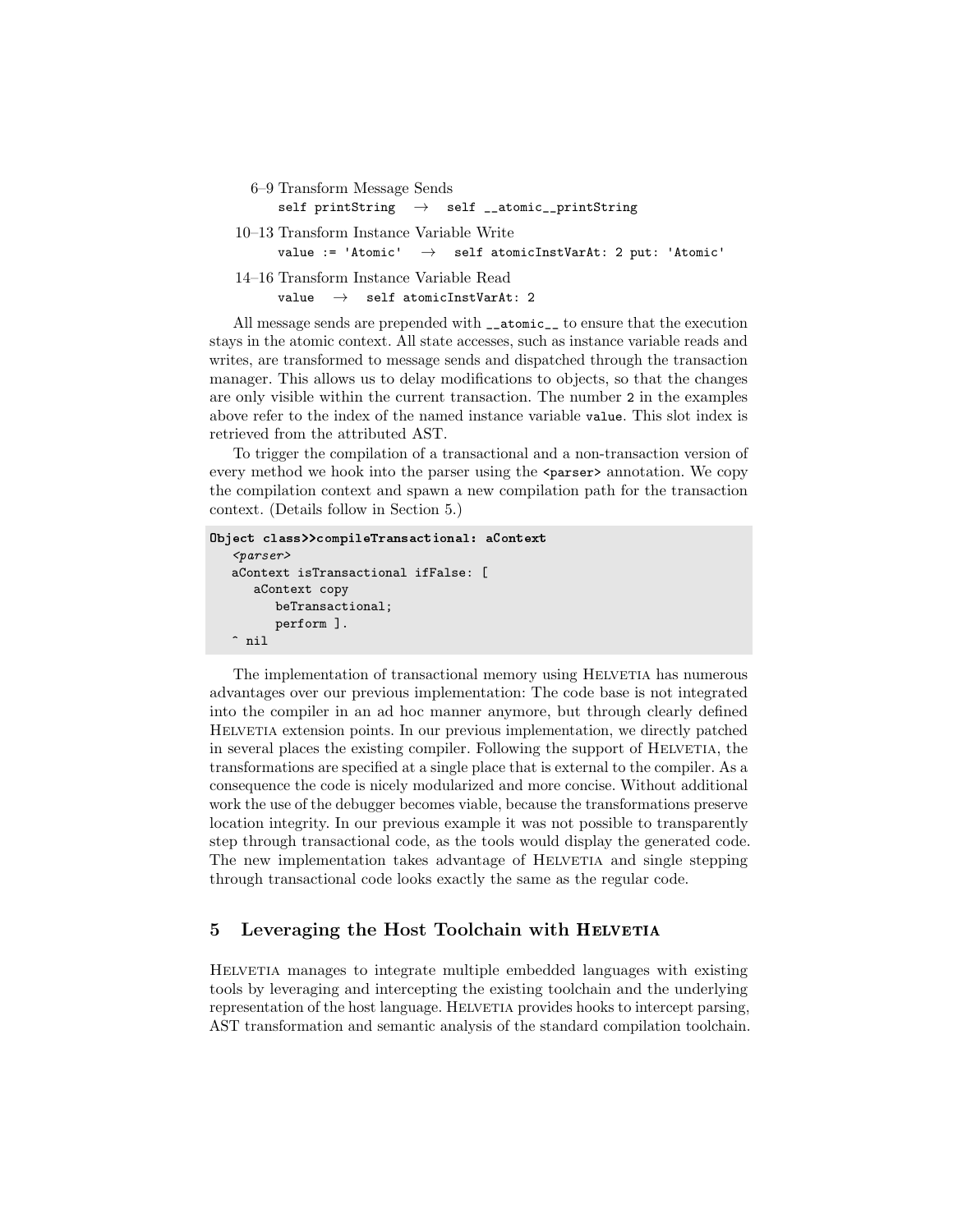#### <span id="page-16-1"></span>5.1 Homogeneous Language Integration

<span id="page-16-0"></span>

Fig. 3. The code compilation pipeline showing multiple interception paths.

In Smalltalk the unit of compilation is the method. Whenever a method is saved, it automatically triggers the Smalltalk compiler within the same environment. The source code and compiled methods as well as the compiler are all available at runtime. As seen in [Figure 3](#page-16-0) we have enhanced the standard compilation pipeline to be able to intercept the data passed from one compilation step to the other. We are able to perform source-to-source transformations or to bypass the regular Smalltalk parser altogether. Furthermore we are able to perform AST transformations either before, instead of, or after semantic analysis.

The rules to intercept this transformation pipeline are defined using annotated methods. These methods constitute conventional Smalltalk code that is called at compile time [\[38\]](#page-24-16). The interception rules allow us not only to modify data in the pipeline but also to bypass conventional components.

- A rule marked with <parser> allows one to intercept the parsing of the source code. The result of a parser rule can be either a new source string (in case of a source-to-source transformation) or a Smalltalk AST (in which the original Smalltalk parser is skipped).
- A rule marked with <transform> is performed on the AST after parsing and before semantic analysis. It allows developers to apply arbitrary transformations on the AST. Furthermore, it is possible to change the default semantic analysis and instead perform a custom one.
- A rule marked with <attribute> is performed after symbol resolution and before bytecode generation. This makes it possible to perform transformations on the attributed AST as well.

Compilation errors are handled by the standard toolchain. Since all data passed from one step to the next carries information on its original source location,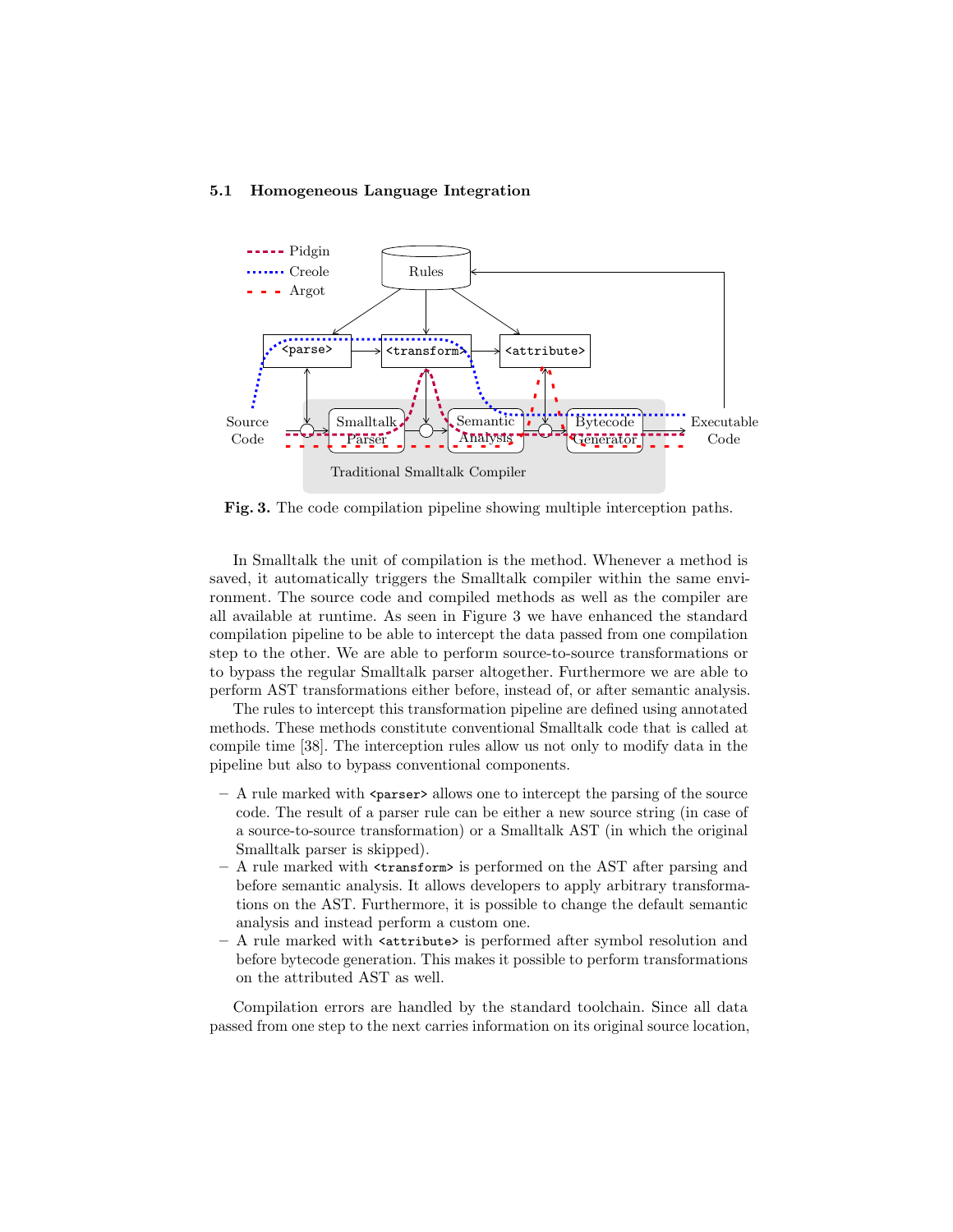the error location is determined automatically and it is revealed to the the user through the traditional means of the compiler. For example, when a variable is undeclared, its occurrence is highlighted and the user is asked to correct the problem.

### 5.2 Homogeneous Tool Integration

To control syntax highlighting, we use the rule database to change the default highlighting. The traditional Smalltalk syntax highlighter is only applied to normal Smalltalk methods. As soon as there is a custom parser involved, the affected part of the source code remains black unless a custom highlighter is provided. The annotation <highlight> is used to define a highlighting rule. [Figure 4](#page-17-0) shows the result of the custom highlighter in the source pane of the debugger. Helvetia provides similar extension points for code-completion and contextual menus.

<span id="page-17-0"></span>

Fig. 4. Traditional Smalltalk debugger with language specific syntax highlighting stepping through a mixture of Smalltalk and the creole defined in [Section 3.2.](#page-9-0)

The lack of dedicated tools to find and fix bugs in a new language is one of the major drawbacks when designing and using embedded languages. Since our approach uses the code abstraction of the host language, the standard debugging tools continue to work. One can set breakpoints as in a conventional methods. Stepping through code written in a mixture of languages poses no problem either. The AST of a debugged method carries information about the source range in the original code. Generated code either reuses the source ranges of the parent node, or has no source range and is therefore invisible in the debugger. With this information from the original AST the debugger is able to accurately highlight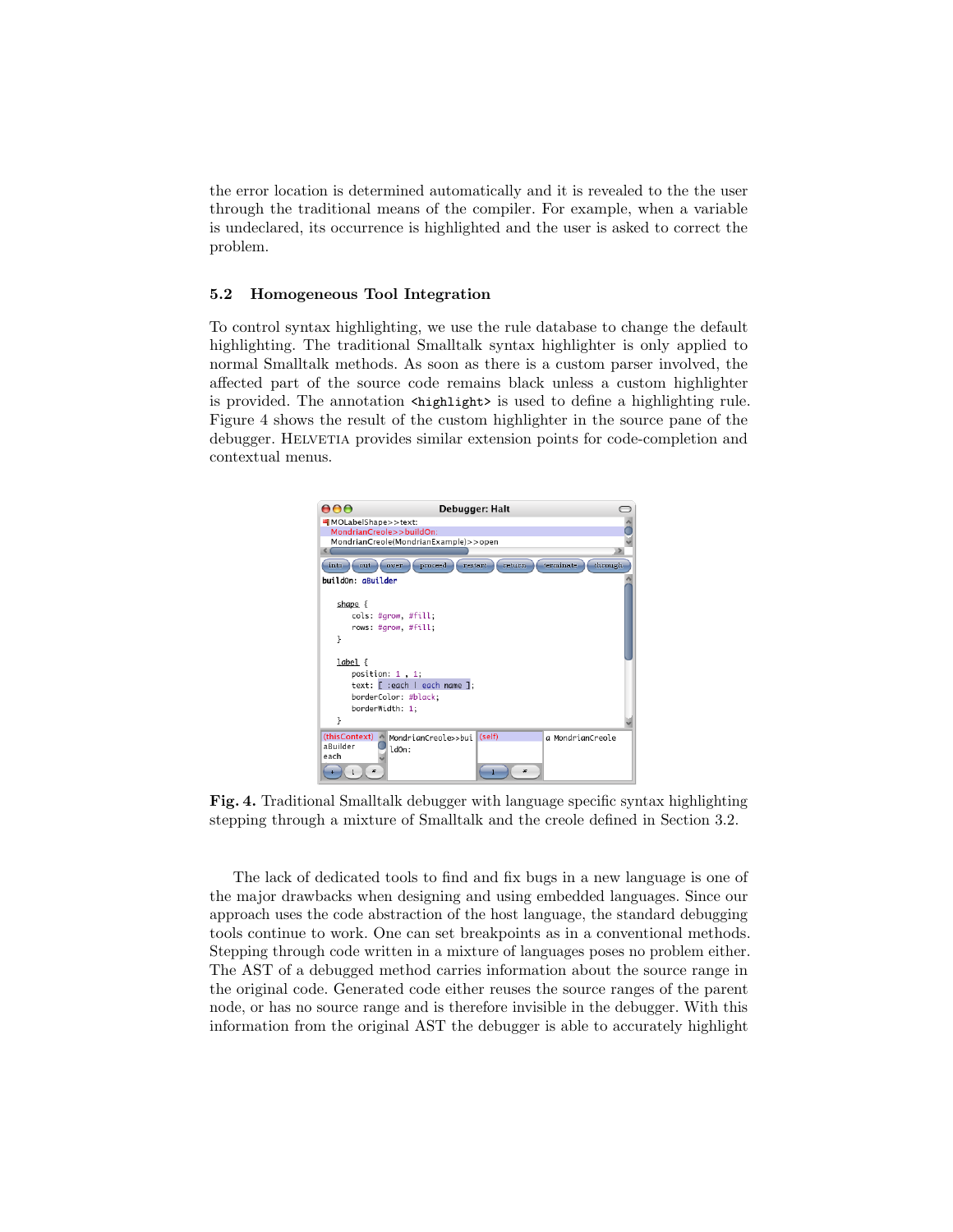the current execution point and step to the next statement, without having to know anything about the structure of the source string.

HELVETIA currently does not change the way the debugger presents information, e.g., the stack frames and variables are displayed at the level of host language. However, we envision the addition of new rules to enable the customization of the debugger's user-interface.

[Figure 4](#page-17-0) shows how we step through the code of our creole example. The top part shows the execution stack, with the top method being LabelShape>>text: which sets the Mondrian text of the shape. The main editor shows the creole code corresponding to the creation of the shape. This example shows how the debugger accommodates both the creole code and the called framework code.

### 5.3 Multiple Context-Dependent Languages

HELVETIA uses *annotated methods* class-side (static) methods to define a rule database that is queried by the compiler and other tools. The rules affect instancecode of the corresponding class and its subclasses. To define a system-wide rule, it has to be installed within an extension method for Object, the root of the class hierarchy. The following primitive rule types are currently supported:

- The ConditionRule behaves like a case statement. An ordered list of conditions is checked and the first matching action is executed. If no match is found a default action is executed as an alternative. Both the condition and the match action are implemented using the host language and can check for arbitrary conditions using the reflective API. This rule type is typically used to scope the effect of rules to specific parts of the system.
- MatchRule and RangeRule use regular expressions to match source code. This is useful to check for specific strings in the code when no parse tree is available yet. For example, regular expressions are sometimes used to provide custom syntax highlighting within string literals of the host language. In many cases matching the parse tree is simpler. This rule type is only supported for <parse> rules.
- The TreeRule is a parse tree matcher. Unlike string matching these patterns work on the AST and make it possible to efficiently find all occurrences of particular node combinations. Again, action code can be supplied that is executed when a match is found. This rule type is only supported for <transform> and <attribute> rules.

As we have seen in transactional example in [Section 4.3,](#page-14-0) rules can be arbitrarily nested. Instead of attaching Smalltalk code to an action, another rule can be used that is subsequently applied in the context of the parent match. Furthermore, as we have seen in the creole example in [Section 4.2,](#page-12-0) it is possible to supply a custom rule object such as a custom parser or syntax highlighter.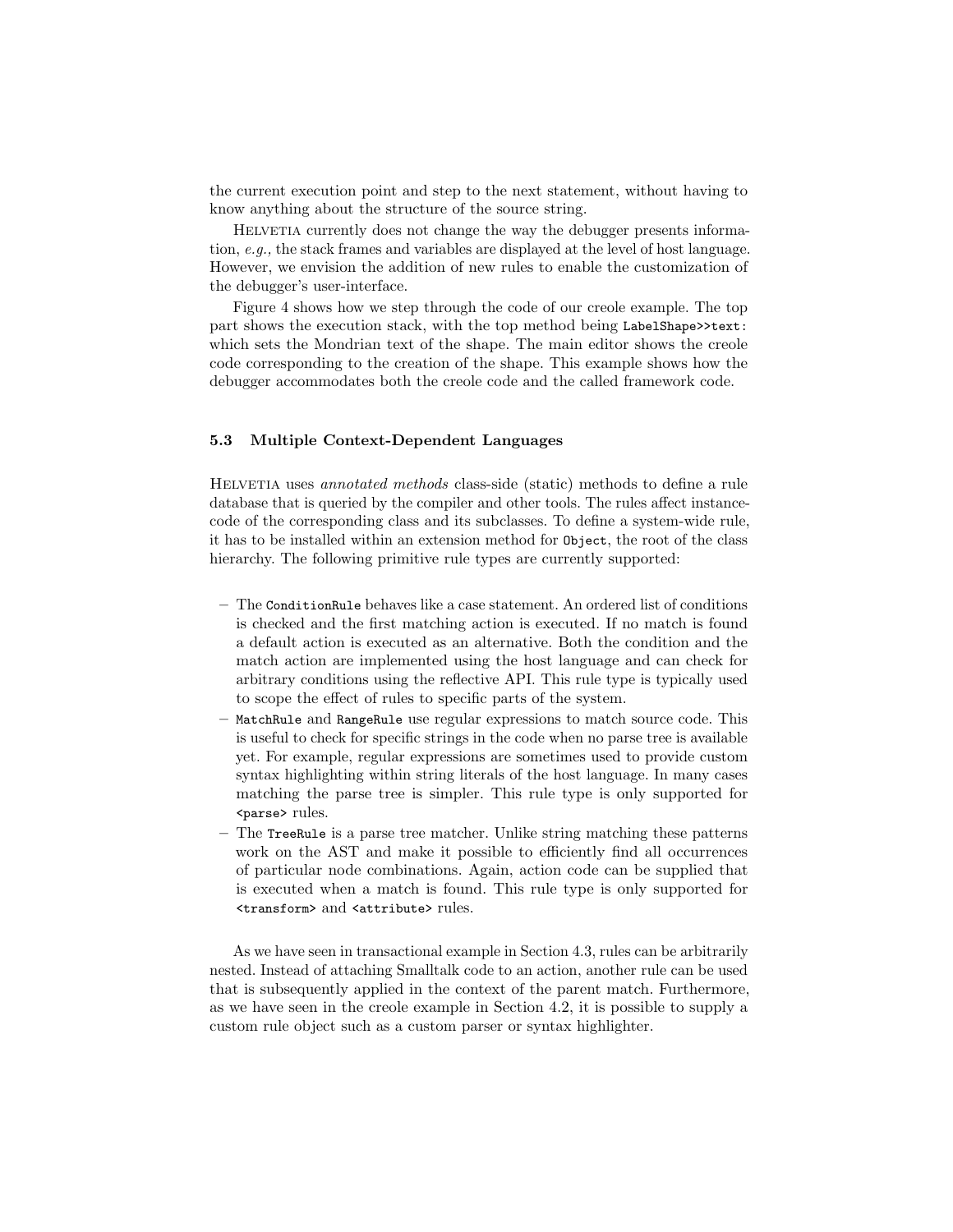## <span id="page-19-0"></span>6 Evaluation

In the related work, support for pidgin, creole and argot embedded languages is variable. In the category of extensible compilers usually all types are supported. Meta programming systems either do not provide a model of the host language that can be modified (Converge) or do not provide the possibility to change the syntax (MetaOCaml, Scheme). Language workbenches are designed to implement creoles, that is to build new language elements and combine them with other languages.

### 6.1 Host Language Choice

Meta programming systems and language workbenches provide large toolsets to define new languages, however in many cases (Converge, MPS, Intentional Software, Katahdin, XMF) they use derivatives. In some cases (Katahdin, XMF) they implement a new runtime layer that makes it difficult to reuse existing code and libraries.

We believe that it is beneficial for the adaptation of a language authoring system to build into an existing host language and leverage as many features as possible. HELVETIA reuses the Smalltalk code representation, the complete compiler toolchain and the existing IDE to provide a lightweight language integration. Helvetia code shows performance penalty as it uses the same runtime infrastructure as the host language.

In our previous work [\[39\]](#page-24-17) we have evaluated several host language choices for a system like HELVETIA. Smalltalk has proven to be a good practical choice, though not a requirement:

- In Smalltalk the compiler is part of the development environment and can be changed on the fly. For HELVETIA, we did so by carefully introducing interception points before and after the different compilation steps [\(Section 5.1\)](#page-16-1). Rules are defined using annotated methods that are evaluated at compilation time.
- Rules that that work on AST nodes need to preserve the source mapping with every transformation. In our case we use the refactoring engine of the host language to query the AST nodes. Meta-programming facilities, such as the quasiquoting facilities [\[40\]](#page-24-18) in Scheme or OMetaCaml's staging constructs [\[41\]](#page-24-19), greatly simplify the generation of code.
- As with the compiler, editors are required to support extension points for custom highlighting, code completion, error reporting, etc. In Smalltalk the editors are implemented within the host language and can be customized by extending or changing the existing code. In our case we did so by consulting the rule database for every method being edited. It is essential that the environment have full access to the rules.
- To support debugging of different languages, the debugger must be able to use an arbitrary source mapping between the custom language and the executable representation of the host environment. In our case we maintain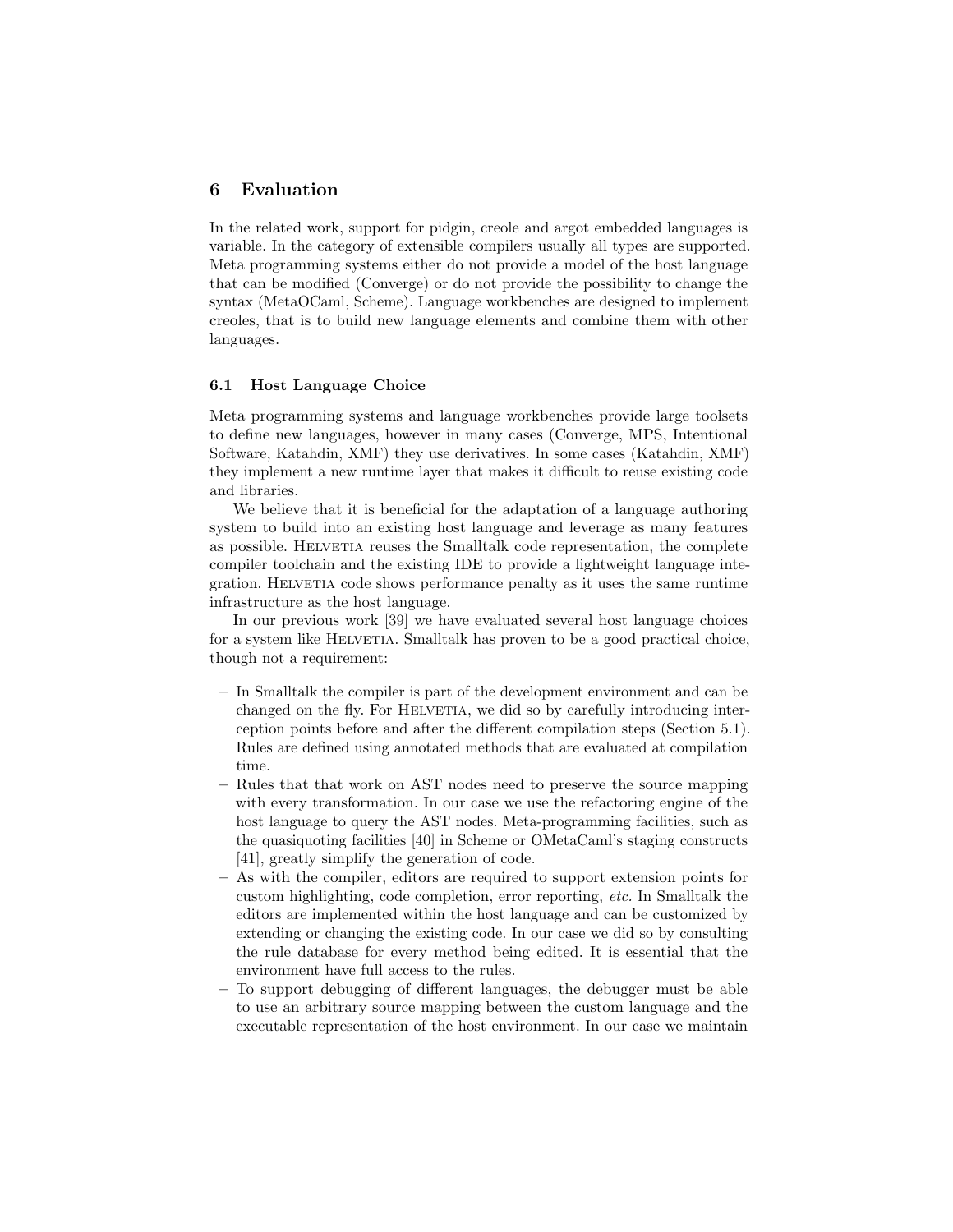this mapping from the source string through all transformation stages down to the bytecode. The debugger is fed with a custom function that maps source ranges to bytecode ranges. Since the debugger reuses the normal code editor of the programming environment, syntax highlighting works without additional support.

– Since all languages use the same underlying representation, there are no difficulties to share application state between different parts of the system. For example, a new language construct can access temporary variables, instance variables or globals. When a method is evaluated, it does not matter in what language it has been implemented. Block closures can be passed around, no matter what origin they have and from what language context they are evaluated.

We see the following main challenges to implement a system like HELVETIA in an existing environment like Eclipse: (1) replace the default editor, compiler and debugger with a customized ones, (2) connect these to a central rule database (this requires communication between different Java VMs), and (3) establish a fine-grained mapping between byte code and source code (by default Java only supports a line based mapping).

### 6.2 Multiple Embedded Languages

The integration of new embedded languages into each other and into the host language is solved in different ways. Most existing systems do this on a per-file basis. Some systems require special tokens to switch between languages (Converge, XMF, MontiCore). In Katahdin this token is freely definable by changing the host language.

In HELVETIA the scope of each language is defined in a way that differs from the systems discussed. Language extensions are defined in rules that use reflection capabilities of the host language to check for specific conditions. Namespaces, packages, class-hierarchies, or annotated classes can define a scope. At a method level we are able to look for specific annotations in the source string or simply try different parsers. At a sub-method level we are able to look for certain code statements to transform, either using regular-expressions (before parsing) or using parse-tree matching (after parsing). These techniques enable a fine-grained control over the languages, however for end users it is often less evident what parts of the system belong to the host language or are externally defined. This can be addressed by means of tailored highlighting of such code.

### 6.3 Combining Languages

Since multiple rule-sets can be active at the same time, different language extensions can be combined. For example, both the transactional memory extension and any of the Mondrian languages can be active at the same time, since they do not perform transformations at the same place in the compiler toolchain. If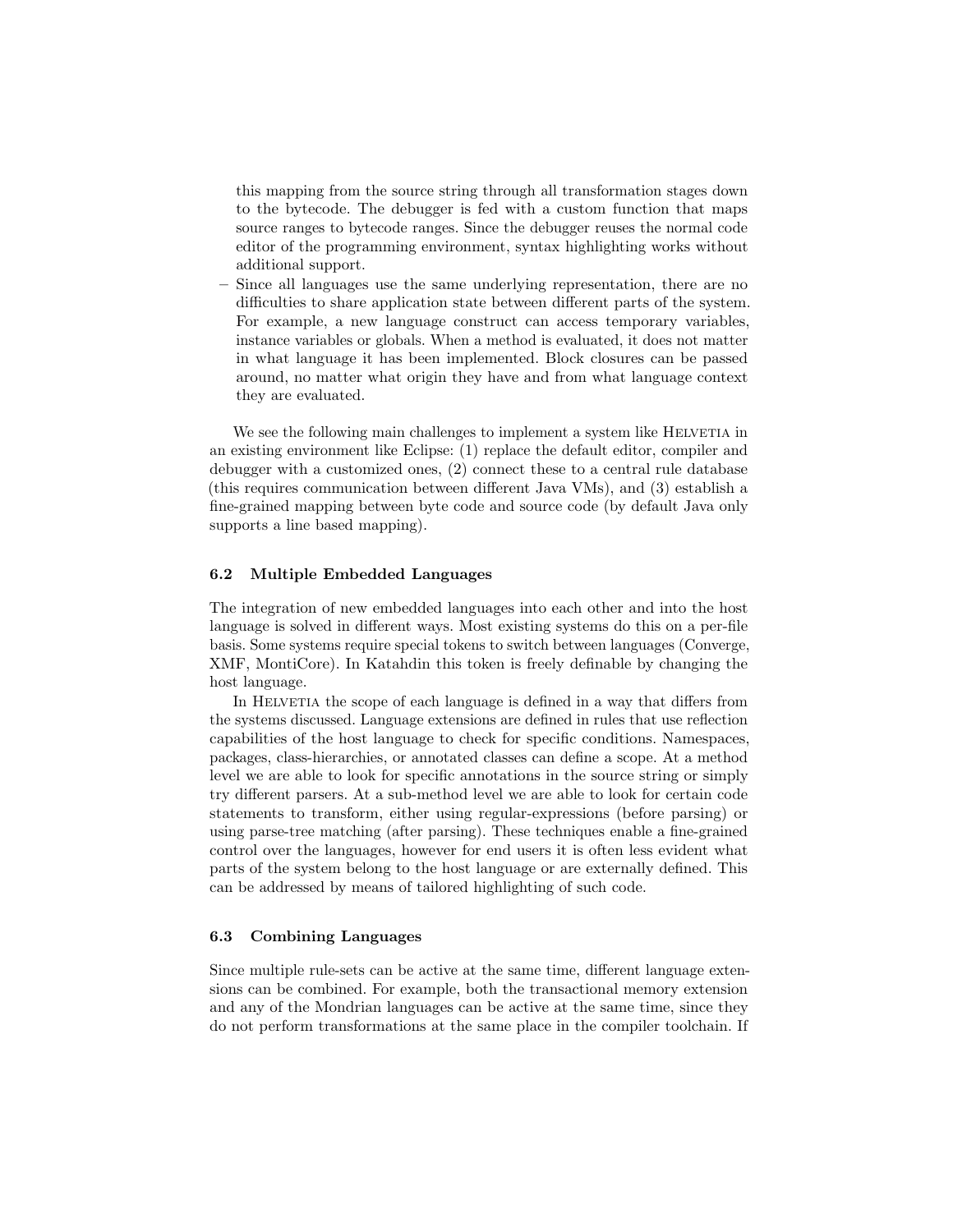conflicting rules are active, for example two language extensions that define their own parser, HELVETIA raises an error.

Transformation rules typically don't conflict, since they work on the same AST model. Rules are performed in a deterministic order based on their priority. Thanks to the reflective capabilities of the system, each rule can detect other active rules and choose to disable itself or other rules on the fly. In practice conflicts are rare, because language extensions are typically scoped to a small portion of the system, such as a class hierarchy or a package.

#### 6.4 Homogeneous Languages

The language transformation systems use a preprocessor. This considerably slows down the compile cycles, as several transformation passes and compilation cycles of different independent tools are involved. Furthermore, it can be difficult to debug the generated code, as it is often impossible to provide a correct mapping from generated code back to the original source. Different host and meta languages make interoperability more difficult.

Helvetia maintains this mapping throughout a single compiler pipeline that allows one to use this information in the standard Smalltalk debugger. Transformation rules are defined in the host language and take advantage of the reflective capabilities of the system.

#### 6.5 Homogeneous Tools

Most systems provide debugging tools for language developers, however they mostly lack sophisticated debugging support for application developers. We believe that it is crucial for the end users of a language to have good debugging support. Implementing custom debuggers is expensive and thus seldom done in practice. Furthermore switching between different debuggers in a multilingual environment is cumbersome. End users do not want to be forced to learn new tools, but instead prefer the familiar tools provided by the host language in use.

HELVETIA supports the use of the existing debugging facilities for language developers and end users. While the host language debugger might not offer the optimal abstraction for all languages, it offers a free live view on the untransformed source code and the current execution point. This is something that most other systems to not provide without additional development effort.

## <span id="page-21-0"></span>7 Conclusion

In this paper we have presented HELVETIA, an environment for defining embedded languages and for integrating them into the host language. We have shown how we can bend the syntax and semantics of the host language, by introducing a few extension points into the standard compiler pipeline. Our contributions are the following: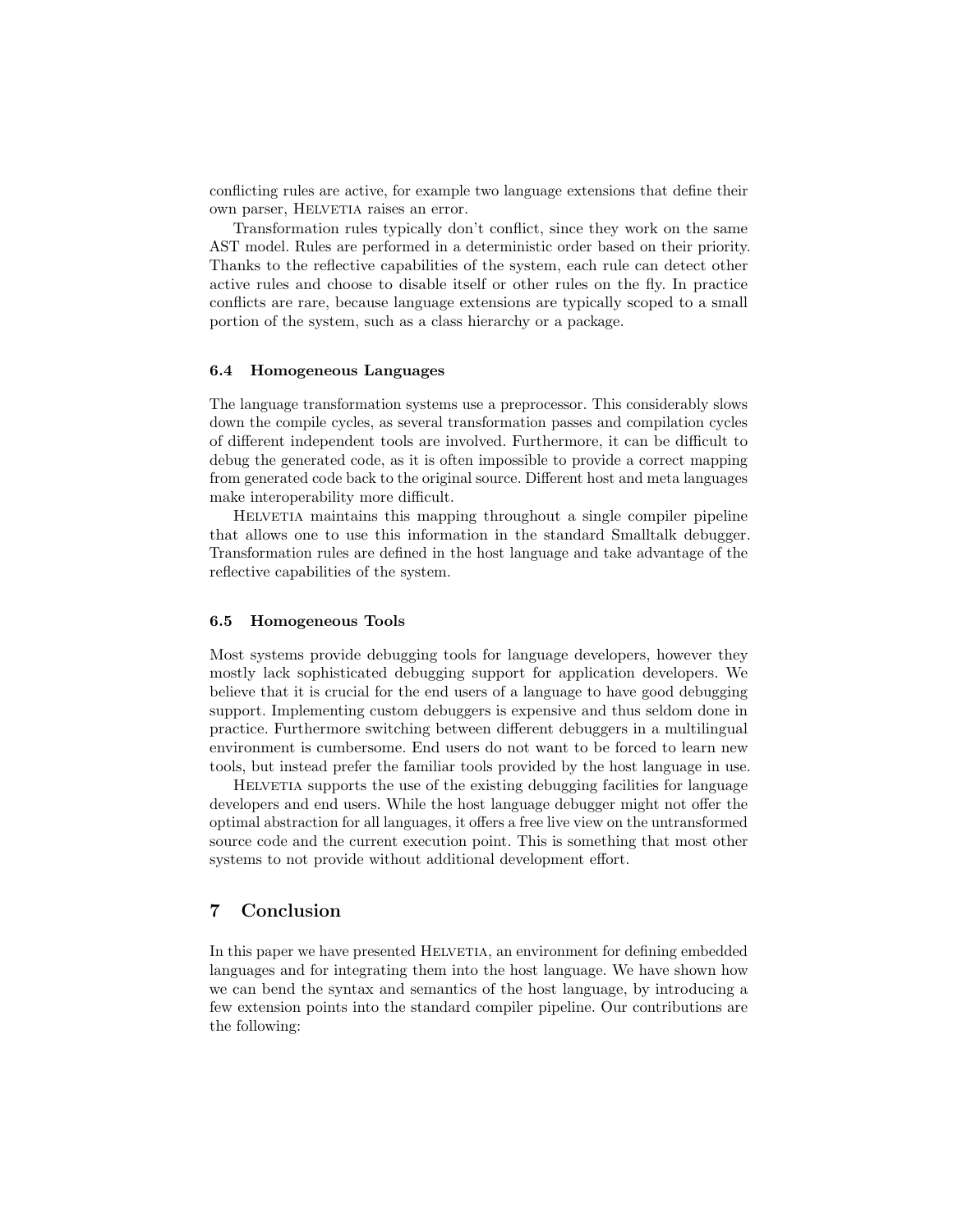- 1. We have identified and demonstrated three fundamental types of embedded languages: pidgins adopt the syntax of the host language while extending its semantics; creoles further refine pidgins with their own dedicated syntax; argots switch the semantics of the host language without changing the syntax and without requiring changes in existing application code.
- 2. We have presented a novel approach to language embedding that leverages the host language toolchain. Reusing the traditional code representation of the host system has numerous advantages. We have achieved a tight integration of different languages that work seamlessly with each other. We specify transformation rules using annotated methods, and specify the scope of these transformations using reflective facilities of the host language. Our approach works nicely with existing code, and integrates well into the existing toolset. Fine-grained customizations such as syntax highlighting are readily supported.
- 3. We have demonstrated a fully working prototype of the HELVETIA system and shown the implementation of three non-trivial embedded DSLs in detail. We have also mentioned two other language extensions in the domain of language engineering that have been implemented using HELVETIA, the grammar specification language and the quasiquoting facility. Furthermore the HELVETIA infrastructure has been used for the implementation of Language Boxes [\[6\]](#page-23-4), an adaptive language model for fine-grained language changes, language composition and language re-use in terms of grammar transformation. A collection of HELVETIA example languages can be found at <http://scg.unibe.ch/research/helvetia/examples>.
- 4. We have identified the basic requirements for the host language and have compared HELVETIA with other systems for embedding languages.

As future work we plan to validate our approach on a wide variety of other language extensions that we have collected from an industrial context. We also intend to look into ways to automatically refactor code from the host language towards a DSL, as well as how to automate the creation of DSL layers to improve the use of existing frameworks.

## Acknowledgments

We gratefully acknowledge the financial support of the Swiss National Science Foundation for the project "Bringing Models Closer to Code" (SNF Project No. 200020-121594, Oct. 2008 – Sept. 2010). We thank CHOOSE, the special interest group for Object-Oriented Systems and Environments of the Swiss Informatics Society, for its financial contribution to the presentation of this paper. We also like to thank Damien Cassou, Stéphane Ducasse, Ralf Lämmel, Jorge Ressia, David Röthlisberger, and Erwann Wernli for their feedback on earlier drafts of this paper.

## References

<span id="page-22-0"></span>1. Fowler, M.: FluentInterface, on Martin Fowler's blog (December 2005) [http:](http://www.martinfowler.com/bliki/FluentInterface.html) [//www.martinfowler.com/bliki/FluentInterface.html](http://www.martinfowler.com/bliki/FluentInterface.html).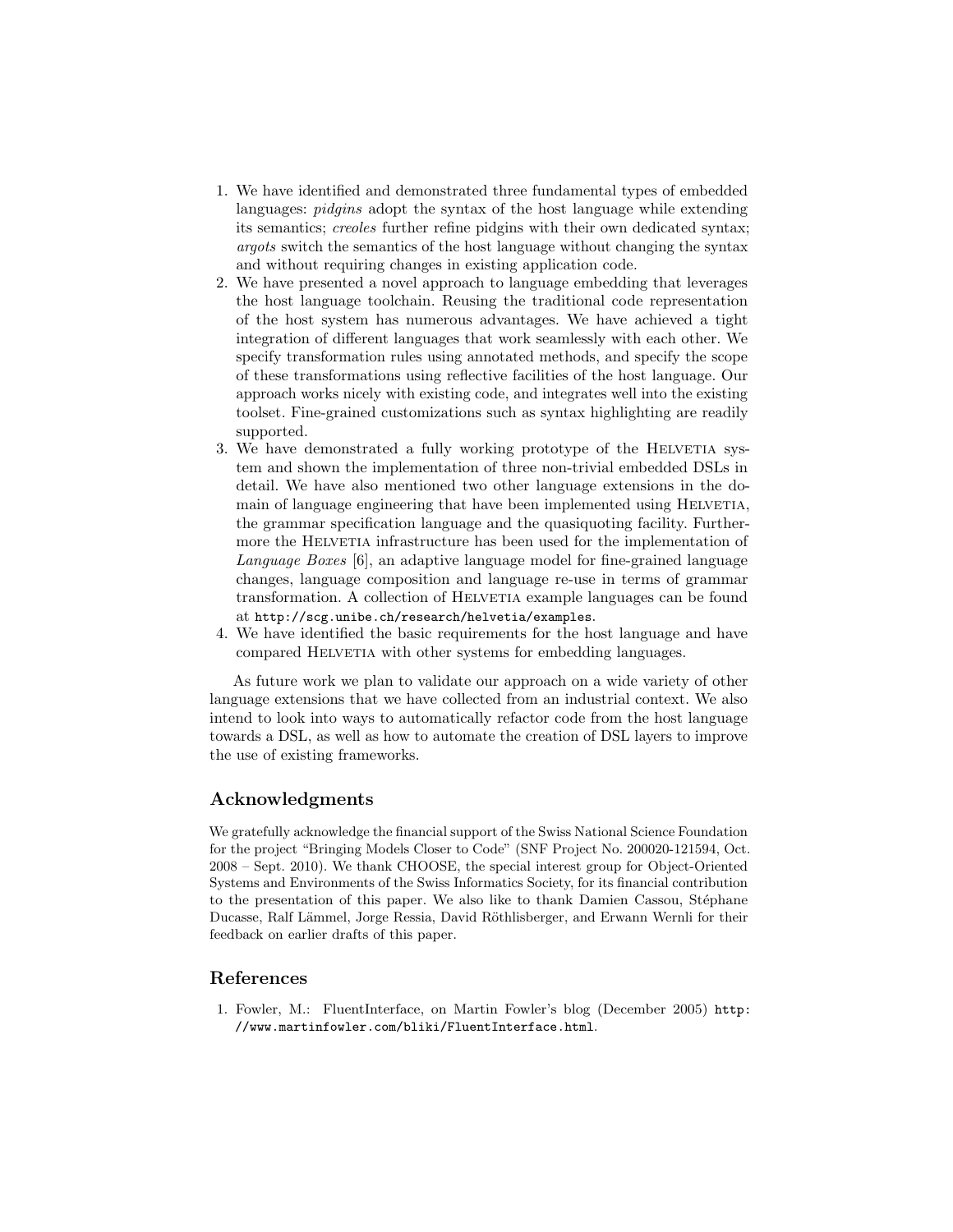- <span id="page-23-0"></span>2. Fowler, M.: Language workbenches: The killer-app for domain-specific languages (June 2005) <http://www.martinfowler.com/articles/languageWorkbench.html>.
- <span id="page-23-1"></span>3. Mernik, M., Heering, J., Sloane, A.M.: When and how to develop domain-specific languages. ACM Comput. Surv. 37(4) (2005) 316–344
- <span id="page-23-2"></span>4. Hudak, P.: Building domain specific embedded languages. ACM Computing Surveys 28(4es) (December 1996)
- <span id="page-23-3"></span>5. Spinellis, D.: Notable design patterns for domain specific languages. Journal of Systems and Software  $56(1)$  (February 2001) 91–99
- <span id="page-23-4"></span>6. Renggli, L., Denker, M., Nierstrasz, O.: Language boxes: Bending the host language with modular language changes. In: Software Language Engineering: Second International Conference, SLE 2009, Denver, Colorado, October 5-6, 2009. LNCS, Springer (2009) to appear.
- <span id="page-23-5"></span>7. Sheard, T.: Accomplishments and research challenges in meta-programming. In: SAIG 2001: Proceedings of the Second International Workshop on Semantics, Applications, and Implementation of Program Generation, London, UK, Springer-Verlag (2001) 2–44
- <span id="page-23-6"></span>8. Gybels, K., Wuyts, R., Ducasse, S., D'Hondt, M.: Inter-language reflection — a conceptual model and its implementation. Journal of Computer Languages, Systems and Structures 32(2-3) (July 2006) 109–124
- <span id="page-23-7"></span>9. Van Wyk, E., Krishnan, L., Bodin, D., Schwerdfeger, A.: Attribute Grammar-Based Language Extensions for Java. LNCS 4609 (2007) 575
- <span id="page-23-8"></span>10. Kats, L.C.L., Bravenboer, M., Visser, E.: Mixing source and bytecode. A case for compilation by normalization. In Kiczales, G., ed.: Proceedings OOPSLA 2008, Nashville, Tenessee, USA, ACM (October 2008) 91–108
- <span id="page-23-9"></span>11. Ekman, T., Hedin, G.: The JastAdd extensible Java compiler. In Gabriel, R.P., Bacon, D.F., Lopes, C.V., Jr., G.L.S., eds.: Proceedings OOPSLA 2007, New York, NY, USA, ACM Press (2007) 1–18
- <span id="page-23-10"></span>12. Nystrom, N., Clarkson, M.R., Myers, A.C.: Polyglot: An extensible compiler framework for java. In: Compiler Construction. Volume 2622 of LNCS. Springer-Verlag (2003) 138–152
- <span id="page-23-11"></span>13. Cox, R., Bergan, T., Clements, A.T., Kaashoek, F., Kohler, E.: Xoc, an extensionoriented compiler for systems programming. SIGARCH Comput. Archit. News 36(1) (2008) 244–254
- <span id="page-23-12"></span>14. Piumarta, I., Warth, A.: Open reusable object models. Technical report, Viewpoints Research Institute (2006) VPRI Research Note RN-2006-003-a.
- <span id="page-23-13"></span>15. Warth, A., Piumarta, I.: OMeta: an object-oriented language for pattern matching. In: DLS '07: Proceedings of the 2007 symposium on Dynamic languages, New York, NY, USA, ACM (2007) 11–19
- <span id="page-23-14"></span>16. Tratt, L.: The Converge programming language. Technical Report TR-05-01, Department of Computer Science, King's College London (February 2005)
- <span id="page-23-15"></span>17. Calcagno, C., Taha, W., Huang, L., Leroy, X.: Implementing multi-stage languages using ASTs, GenSym, and Reflection. In: Proceedings GPCE. Volume 2830 of LNCS., Springer-Verlag (2003) 57–76
- <span id="page-23-16"></span>18. Dimitriev, S.: Language oriented programming: The next programming paradigm. onBoard Online Magazine 1(1) (November 2004)
- <span id="page-23-17"></span>19. Simonyi, C., Christerson, M., Clifford, S.: Intentional software. In: Proceedings OOPSLA 2006, ACM (2006) 451–464
- <span id="page-23-18"></span>20. Solmi, R.: Whole Platform. PhD thesis, University of Bologna (March 2005)
- <span id="page-23-19"></span>21. Charles, P., Fuhrer, R.M., Jr., S.M.S., Duesterwald, E., Vinju, J.J.: Accelerating the creation of customized, language-specific ides in eclipse. In Arora, S., Leavens, G.T., eds.: Proceedings OOPSLA 2009, ACM (2009) 191–206